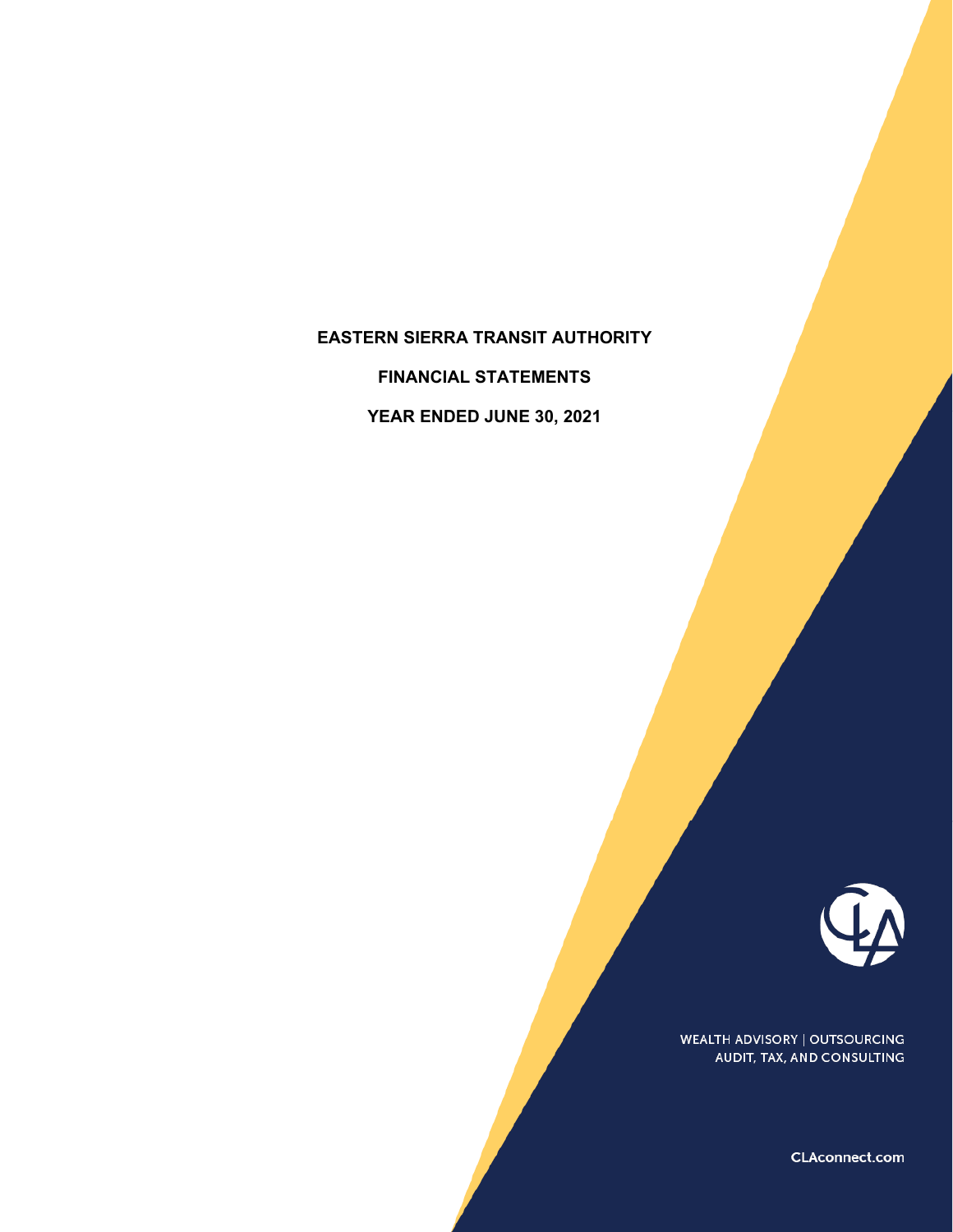### **EASTERN SIERRA TRANSIT AUTHORITY TABLE OF CONTENTS YEAR ENDED JUNE 30, 2021**

| <b>INDEPENDENT AUDITORS' REPORT</b>                                                                                                                                                                                                                                                        | $\mathbf{1}$            |
|--------------------------------------------------------------------------------------------------------------------------------------------------------------------------------------------------------------------------------------------------------------------------------------------|-------------------------|
| <b>MANAGEMENT'S DISCUSSION AND ANALYSIS</b>                                                                                                                                                                                                                                                | $\overline{\mathbf{4}}$ |
| <b>BASIC FINANCIAL STATEMENTS</b>                                                                                                                                                                                                                                                          | 8                       |
| <b>STATEMENT OF NET POSITION</b>                                                                                                                                                                                                                                                           | 8                       |
| STATEMENT OF REVENUES, EXPENSES, AND CHANGES IN NET<br><b>POSITION</b>                                                                                                                                                                                                                     | 9                       |
| <b>STATEMENT OF CASH FLOWS</b>                                                                                                                                                                                                                                                             | 10                      |
| <b>NOTES TO FINANCIAL STATEMENTS</b>                                                                                                                                                                                                                                                       | 12                      |
| <b>REQUIRED SUPPLEMENTARY INFORMATION</b>                                                                                                                                                                                                                                                  | 25                      |
| SCHEDULE OF CHANGES IN THE NET OPEB LIABILITY AND RELATED<br><b>RATIOS</b>                                                                                                                                                                                                                 | 25                      |
| SCHEDULE OF ESTA'S PROPORTIONATE SHARE OF THE NET PENSION<br><b>LIABILTY AND CONTRIBUTIONS</b>                                                                                                                                                                                             | 26                      |
| <b>SUPPLEMENTARY INFORMATION</b>                                                                                                                                                                                                                                                           |                         |
| <b>SCHEDULE OF EXPENDITURES OF FEDERAL AWARDS</b>                                                                                                                                                                                                                                          | 27                      |
| NOTES TO THE SCHEDULE OF EXPENDITURES OF FEDERAL AWARDS                                                                                                                                                                                                                                    | 28                      |
| <b>REPORTS ON INTERNAL CONTROL AND COMPLIANCE</b>                                                                                                                                                                                                                                          |                         |
| <b>INDEPENDENT AUDITORS' REPORT ON INTERNAL CONTROL OVER</b><br><b>FINANCIAL REPORTING AND ON COMPLIANCE AND OTHER MATTERS</b><br><b>BASED ON AN AUDIT OF FINANCIAL STATEMENTS PERFORMED IN</b><br><b>ACCORDANCE WITH GOVERNMENT AUDITING STANDARDS</b>                                    | 29                      |
| REPORT ON COMPLIANCE OVER FINANCIAL REPORTING BASED ON<br>AN AUDIT OF FINANCIAL STATEMENTS PERFORMED IN ACCORDANCE<br>WITH THE STATUTES, RULES, AND REGULATIONS OF THE<br><b>CALIFORNIA TRANSPORTATION DEVELOPMENT ACT AND THE</b><br>ALLOCATION INSTRUCTIONS AND RESOLUTIONS OF THE LOCAL |                         |
| <b>TRANSPORTATION COMMISSION</b>                                                                                                                                                                                                                                                           | 31                      |
| <b>INDEPENDENT AUDITORS' REPORT ON COMPLIANCE FOR EACH</b><br><b>MAJOR FEDERAL PROGRAM; AND REPORT ON INTERNAL CONTROL</b><br><b>OVER COMPLIANCE REQUIRED BY THE UNIFORM GUIDANCE</b>                                                                                                      | 33                      |
| <b>SCHEDULE OF FINDINGS AND QUESTIONED COSTS</b>                                                                                                                                                                                                                                           | 35                      |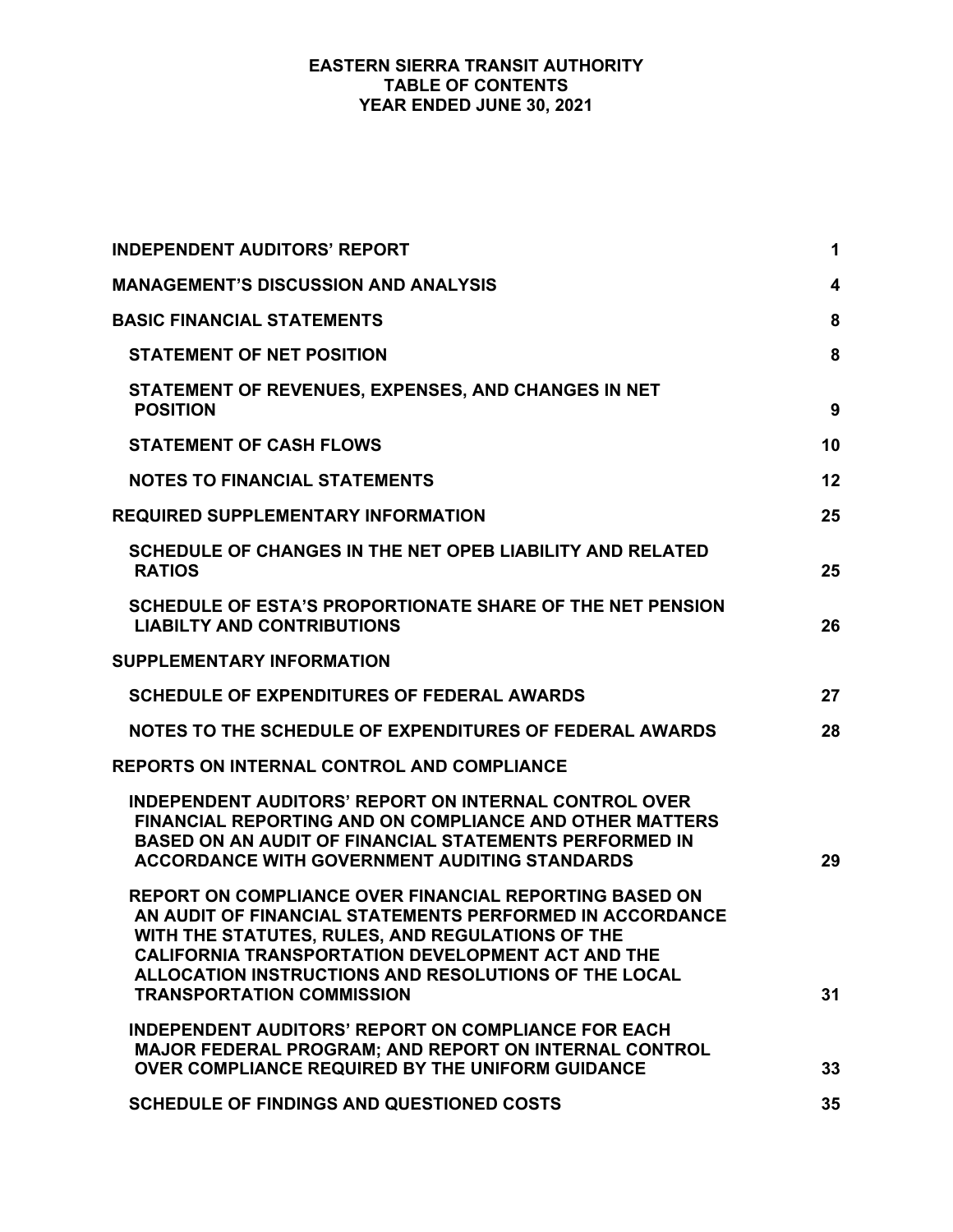

# **INDEPENDENT AUDITORS' REPORT**

Board of Directors Eastern Sierra Transit Authority Bishop, California

### **Report on the Financial Statements**

We have audited the accompanying financial statements of Eastern Sierra Transit Authority (ESTA), which comprise the statement of net position as of June 30, 2021, and the related statements of revenues, expenses, and changes in net position, and cash flows for the year then ended, and the related notes to the financial statements.

### **Management's Responsibility for the Financial Statements**

Management is responsible for the preparation and fair presentation of these financial statements in accordance with accounting principles generally accepted in the United States of America; this includes the design, implementation, and maintenance of internal control relevant to the preparation and fair presentation of financial statements that are free from material misstatement, whether due to fraud or error.

### **Auditors' Responsibility**

Our responsibility is to express an opinion on these financial statements based on our audit. We conducted our audit in accordance with auditing standards generally accepted in the United States of America and the standards applicable to financial audits contained in *Government Auditing Standards*, issued by the Comptroller General of the United States. Those standards require that we plan and perform the audit to obtain reasonable assurance about whether the financial statements are free from material misstatement.

An audit involves performing procedures to obtain audit evidence about the amounts and disclosures in the financial statements. The procedures selected depend on the auditors' judgment, including the assessment of the risks of material misstatement of the financial statements, whether due to fraud or error. In making those risk assessments, the auditor considers internal control relevant to the entity's preparation and fair presentation of the financial statements in order to design audit procedures that are appropriate in the circumstances, but not for the purpose of expressing an opinion on the effectiveness of the entity's internal control. Accordingly, we express no such opinion. An audit also includes evaluating the appropriateness of accounting policies used and the reasonableness of significant accounting estimates made by management, as well as evaluating the overall presentation of the financial statements.

We believe that the audit evidence we have obtained is sufficient and appropriate to provide a basis for our audit opinion.

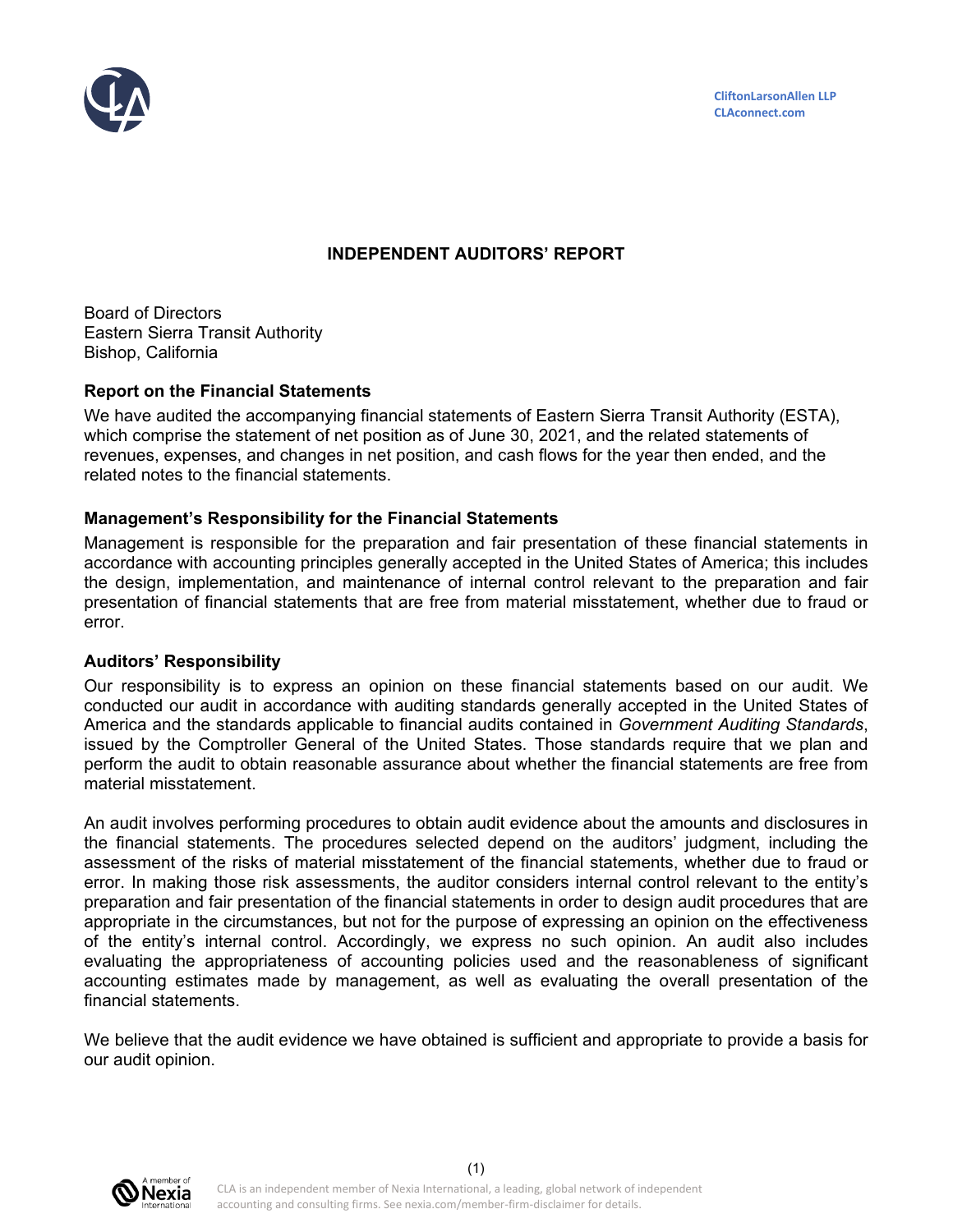# **Opinion**

In our opinion, the financial statements referred to above present fairly, in all material respects, the financial position of Eastern Sierra Transit Authority as of June 30, 2021, and the changes in its financial position and its cash flows for the year then ended in accordance with accounting principles generally accepted in the United States of America.

# **Other Matters**

# *Required Supplementary Information*

Accounting principles generally accepted in the United States of America require that the management's discussion and analysis, schedule of ESTA's proportionate share of the net pension liability and schedule of contributions, and other postemployment benefits (OPEB) plan schedule of changes in ESTA's net OPEB liability and related ratios be presented to supplement the basic financial statements. Such information, although not a part of the basic financial statements, is required by the Governmental Accounting Standards Board, who considers it to be an essential part of financial reporting for placing the basic financial statements in an appropriate operational, economic, or historical context. We have applied certain limited procedures to the required supplementary information in accordance with auditing standards generally accepted in the United States of America, which consisted of inquiries of management about the methods of preparing the information and comparing the information for consistency with management's responses to our inquiries, the basic financial statements, and other knowledge we obtained during our audit of the basic financial statements. We do not express an opinion or provide any assurance on the information because the limited procedures do not provide us with sufficient evidence to express an opinion or provide any assurance.

# *Other Information*

Our audit was conducted for the purpose of forming opinions on the financial statements that collectively comprise the ESTA's basic financial statements. The schedule of expenditures of federal awards, as required by Title 2 U.S. *Code of Federal Regulations* Part 200, *Uniform Administrative Requirements, Cost Principles, and Audit Requirements for Federal Awards*, is also presented for purposes of additional analysis and is not a required part of the basic financial statements.

The schedule of expenditures of federal awards is the responsibility of management and was derived from and relate directly to the underlying accounting and other records used to prepare the basic financial statements. Such information has been subjected to the auditing procedures applied in the audit of the basic financial statements and certain additional procedures, including comparing and reconciling such information directly to the underlying accounting and other records used to prepare the basic financial statements or to the basic financial statements themselves, and other additional procedures in accordance with auditing standards generally accepted in the United States of America. In our opinion, the information is fairly stated, in all material respects, in relation to the basic financial statements as a whole.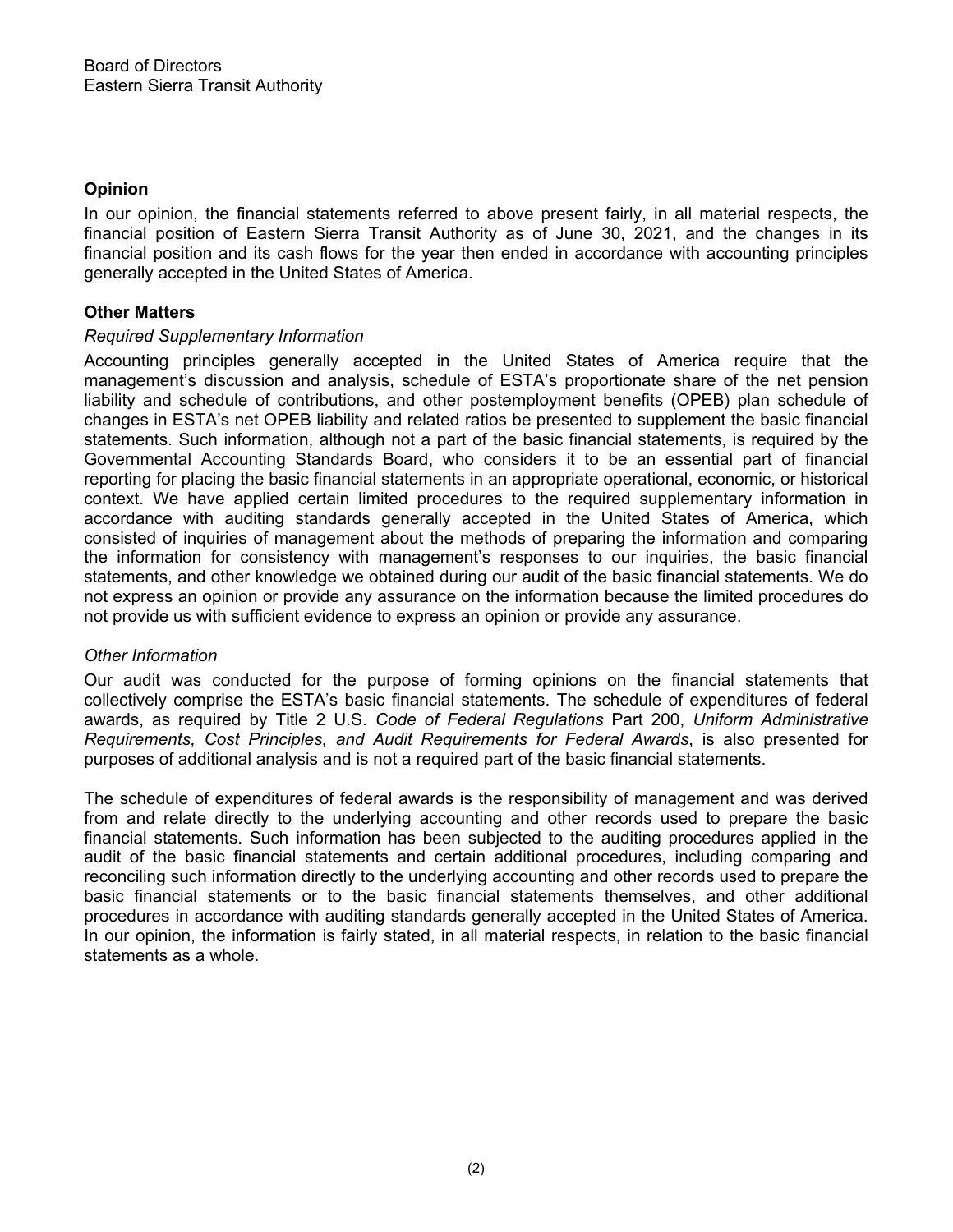Board of Directors Eastern Sierra Transit Authority

### **Other Reporting Required by Government Auditing Standards**

In accordance with *Government Auditing Standards*, we have also issued our report dated January 26, 2022, on our consideration of ESTA's internal control over financial reporting and on our tests of its compliance with certain provisions of laws, regulations, contracts, and grant agreements and other matters. The purpose of that report is solely to describe the scope of our testing of internal control over financial reporting and compliance and the results of that testing, and not to provide an opinion on the effectiveness of ESTA's internal control over financial reporting or on compliance. That report is an integral part of an audit performed in accordance with *Government Auditing Standards* in considering ESTA's internal control over financial reporting and compliance.

Clifton Larson Allen LLP

**CliftonLarsonAllen LLP** 

Roseville, California January 26, 2022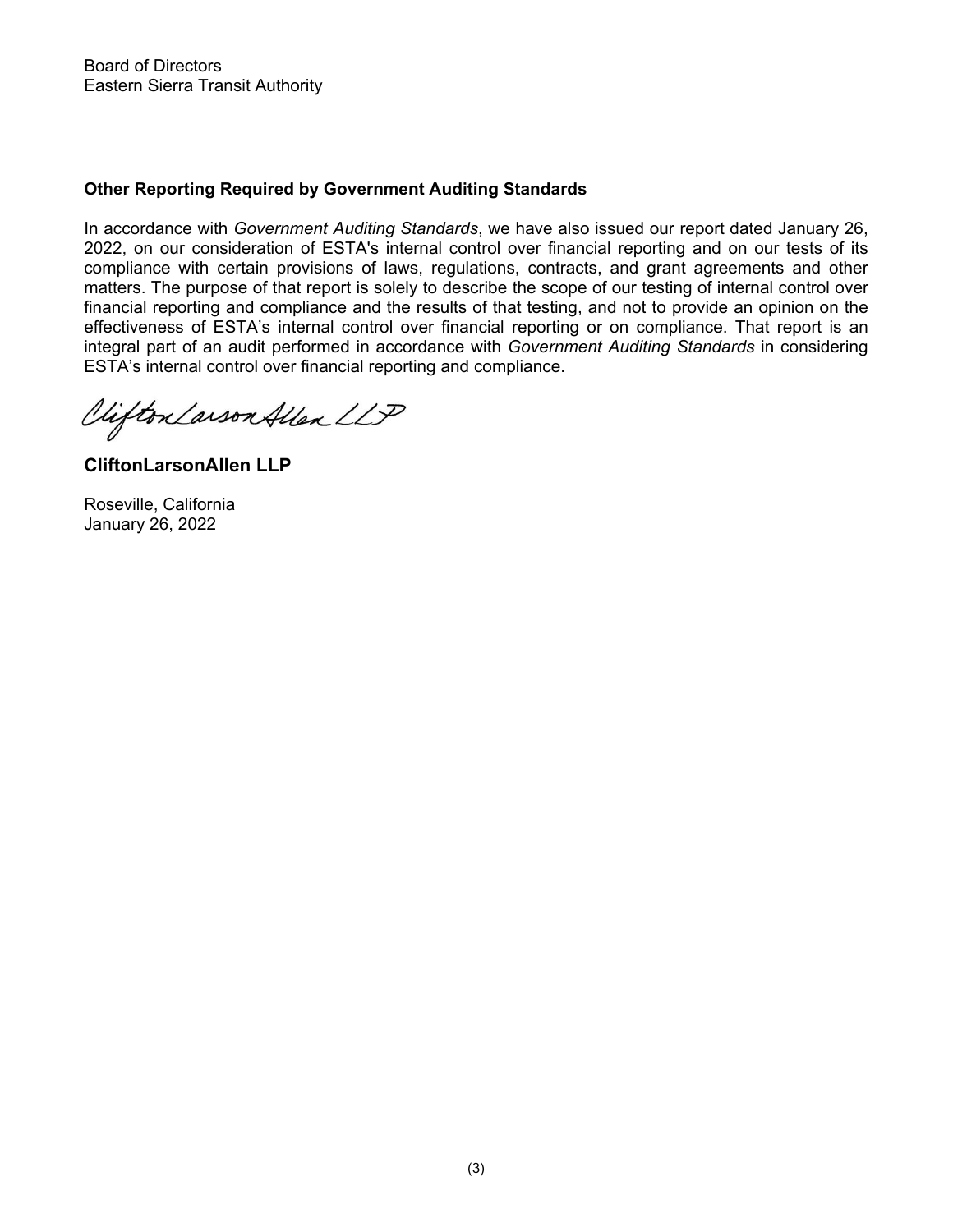The following Management's Discussion and Analysis (MD&A) of the Eastern Sierra Transit Authority (ESTA) financial performance provides an introduction to the financial statements for the year ended June 30, 2021. The information contained in this MD&A should be considered in conjunction with the information contained in ESTA's financial statements.

### **OVERVIEW OF THE FINANCIAL STATEMENTS**

ESTA's financial statements are prepared on the accrual basis of accounting in accordance with accounting principles generally accepted in the United States of America promulgated by the Governmental Accounting Standards Board. ESTA is structured as an enterprise fund. ESTA's revenues are recognized when earned, not when received. Expenses are recognized when incurred, not when paid. Capital assets are capitalized and, with the exception of land, are depreciated over their useful lives. See the notes to the financial statements for a summary of ESTA's significant accounting policies.

Following this discussion and analysis are the basic financial statements of ESTA.

ESTA's basic financial statements are designed to provide readers with a broad overview of ESTA's financial status.

*The statement of net position* presents information on all of ESTA's assets and deferred outflows of resources and liabilities and deferred inflows of resources with the difference reported as net position. Over time, increases or decreases in net position may serve as a useful indicator of ESTA's financial position*.* 

### *Net Position = (Assets + Deferred Outflows of Resources) – (Liabilities + Deferred Inflows of Resources)*

*The statement of revenues, expenses, and changes in net position* presents information showing the change in ESTA's net position during the fiscal year. All changes in net position are reported as soon as the underlying event occurs, regardless of timing of related cash flows. Thus, revenues and expenses are recorded and reported in this statement for some items that will result in cash flows in future periods.

*The statement of cash flows* relates to the flows of cash and cash equivalents. Consequently, only transactions that affect ESTA's cash accounts are recorded in this statement. A reconciliation of the statement of cash flows is provided at the bottom of the statement to assist in understanding the difference between cash flows from operating activities and operating income.

*The notes to the financial statements* provide additional information that is essential to a full understanding of the data provided in the basic financial statements.

*.*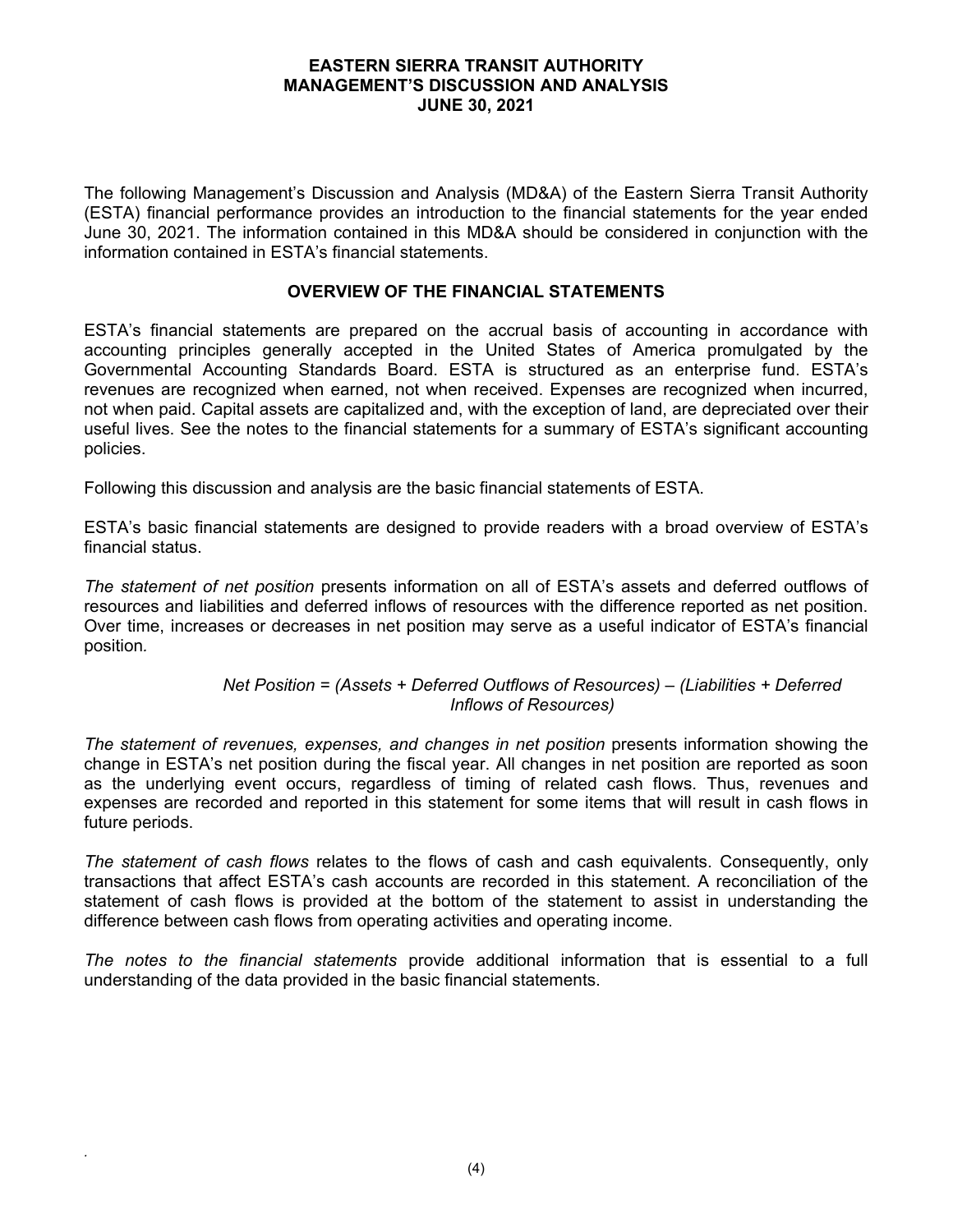### **FINANCIAL HIGHLIGHTS**

On June 30, 2021, the assets and deferred outflows of ESTA exceeded its liabilities and deferred inflows by \$6,884,501 (net position). Of this amount, \$5,280,753 (unrestricted net position) may be used to meet ESTA's ongoing obligations to citizens and creditors, \$112,811 is restricted for road maintenance, and \$1,490,937 is ESTA's investment in capital assets.

ESTA's capital assets (e.g., land, infrastructure, and equipment) decreased by \$166,363 due to \$305,689 of capital asset additions offset by the annual depreciation of existing assets.

Long-term liabilities increased by \$393,271 due to an increase in the other postemployment benefits liability of \$193,970 and an increase to the net pension liability of \$199,301.

### **FINANCIAL POSITION**

# 2021 2020 Variance Change Assets: Current and Other Assets \$ 6,987,287 \$ 6,250,253 11.79 % 737,034 \$ Capital Assets 1,490,937 1,657,300 (10.04)% (166,363) Total Assets 8,478,224 7,907,553 7.22 % 570,671 Deferred Outflows 479,706 510,423 (6.02)% (30,717) Liabilities: Current Liabilities 524,369 436,404 20.16 % 87,965 Long-Term Liabilities 1,459,221 1,065,950 36.89 % 393,271 Total Liabilities 1,983,590 1,502,354 32.03 % 481,236 Deferred Inflows (62,539) 152,378 (41.04)% (62,539) Net Position: Investment in Capital Assets 1,490,937 1,657,300 (10.04)% (166,363) Restricted for Road Maintenance  $112,811$  111,970 100.00 % 841 Unrestricted 5,280,753 4,993,974 5.74 % 286,779 Total Net Position  $$ 6,884,501 \$ 6,763,244 \t\t 1.79 \% $ 121,257$

### **Condensed Statement of Net Position**

As shown in the schedule above, at June 30, 2021, ESTA's total assets are \$8,478,224. The total assets held increased by \$570,671 from the June 30, 2020 balance of \$7,907,553. The increase in total assets was due primarily to an increase in cash and accounts receivable offset by depreciation of capital assets. Deferred outflows of \$479,706 represent contributions made by ESTA during fiscal year 2020/21 after the pension and OPEB liability measurement date of June 30, 2020 and other pension related deferred outflows.

The largest portion of ESTA's net position reflects its unrestricted portion. These funds may be used to meet ESTA's ongoing obligations to citizens and creditors.

*.*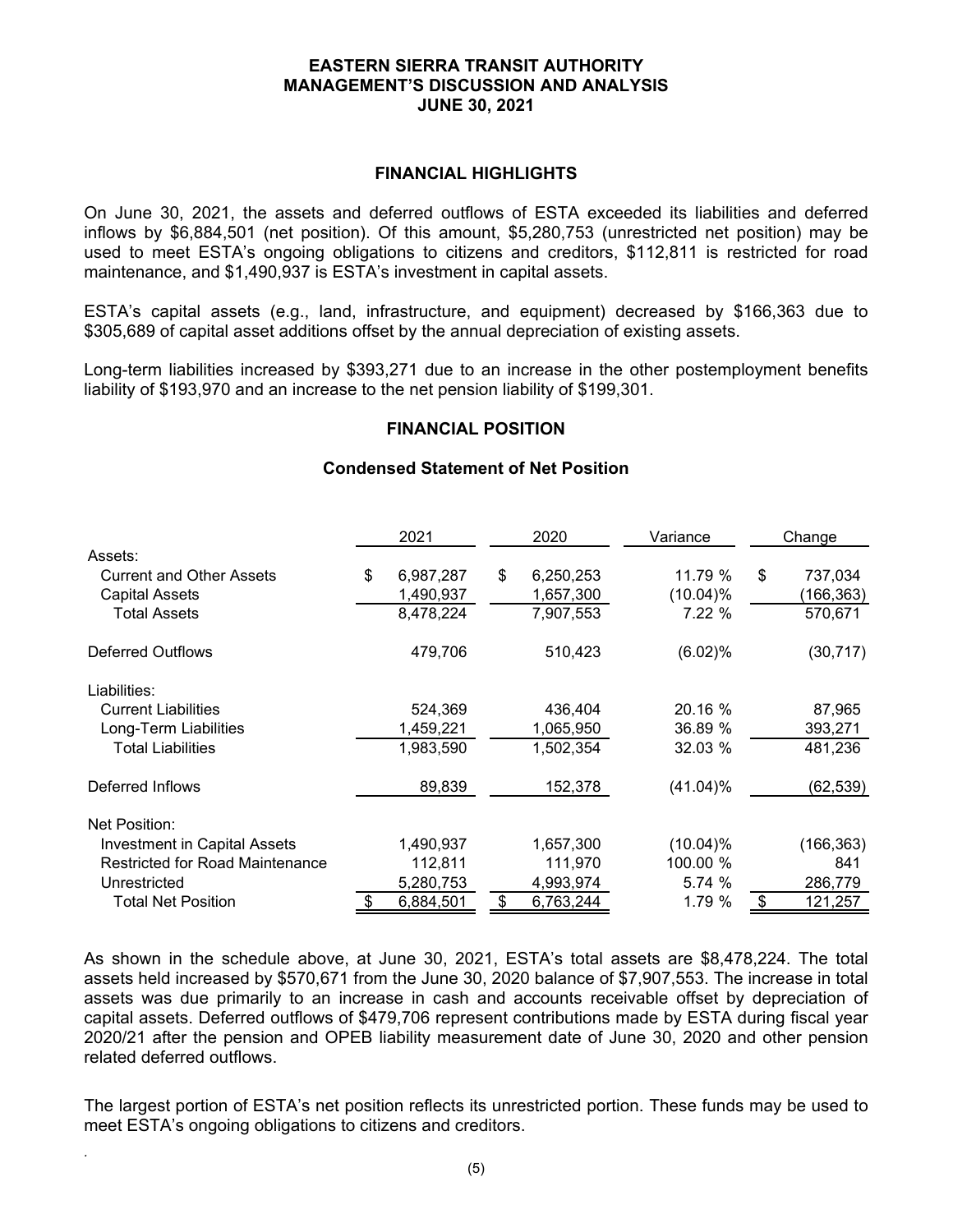### **Changes in Net Position Years Ended June 30, 2021** and 2020

|                                                                 | 2021                                      | 2020                                      | Variance                        | Change                                    |
|-----------------------------------------------------------------|-------------------------------------------|-------------------------------------------|---------------------------------|-------------------------------------------|
| Revenues:<br>Operating<br>Nonoperating<br><b>Total Revenues</b> | \$<br>1,305,608<br>3,880,831<br>5,186,439 | \$<br>1,808,606<br>3,496,366<br>5,304,972 | $-27.81%$<br>11.00%<br>$-2.23%$ | \$<br>(502, 998)<br>384,465<br>(118, 533) |
| Expenses:<br><b>Operating Expenses</b>                          | 5,118,141                                 | 5,218,120                                 | $-1.92%$                        | (99, 979)                                 |
| <b>Capital Contributions</b>                                    | 52,959                                    | 72,929                                    | $-27.38%$                       | (19, 970)                                 |
| Change in Net Position                                          | 121,257                                   | 159,781                                   | 24.11%                          | (38, 524)                                 |
| Net Position - Beginning                                        | 6,763,244                                 | 6,603,463                                 | 2.42%                           | 159,781                                   |
| Net Position - Ending                                           | 6,884,501                                 | 6,763,244                                 | 1.79%                           | 121,257                                   |

*Revenues –* ESTA's revenues for fiscal year 2020/21 decreased by 2.23% or \$118,533.

*Expenses –* ESTA's expenses for fiscal year 2020/21 decreased 1.92% or \$99,979. Operating expenses decreased primarily due to lower depreciation expenses.

# **CAPITAL ASSETS AND DEBT ADMINISTRATION**

*Capital Assets –* ESTA's investment in capital assets as of June 30, 2021 amounted to \$1,490,937 (net of accumulated depreciation). This investment in capital assets includes land, land improvements, and equipment. The \$166,364 decrease is due to depreciation of \$472,053 and capital asset additions totaling \$305,689.

*Additional information on ESTA's capital assets can be found in Note 3 of this report.* 

*.* 

*Long-term liabilities -* At June 30, 2021, ESTA reported \$1,459,221 related to net pension and OPEB liabilities.

*Additional information on ESTA's long-term liabilities can be found in Notes 6 and 7 of this report.*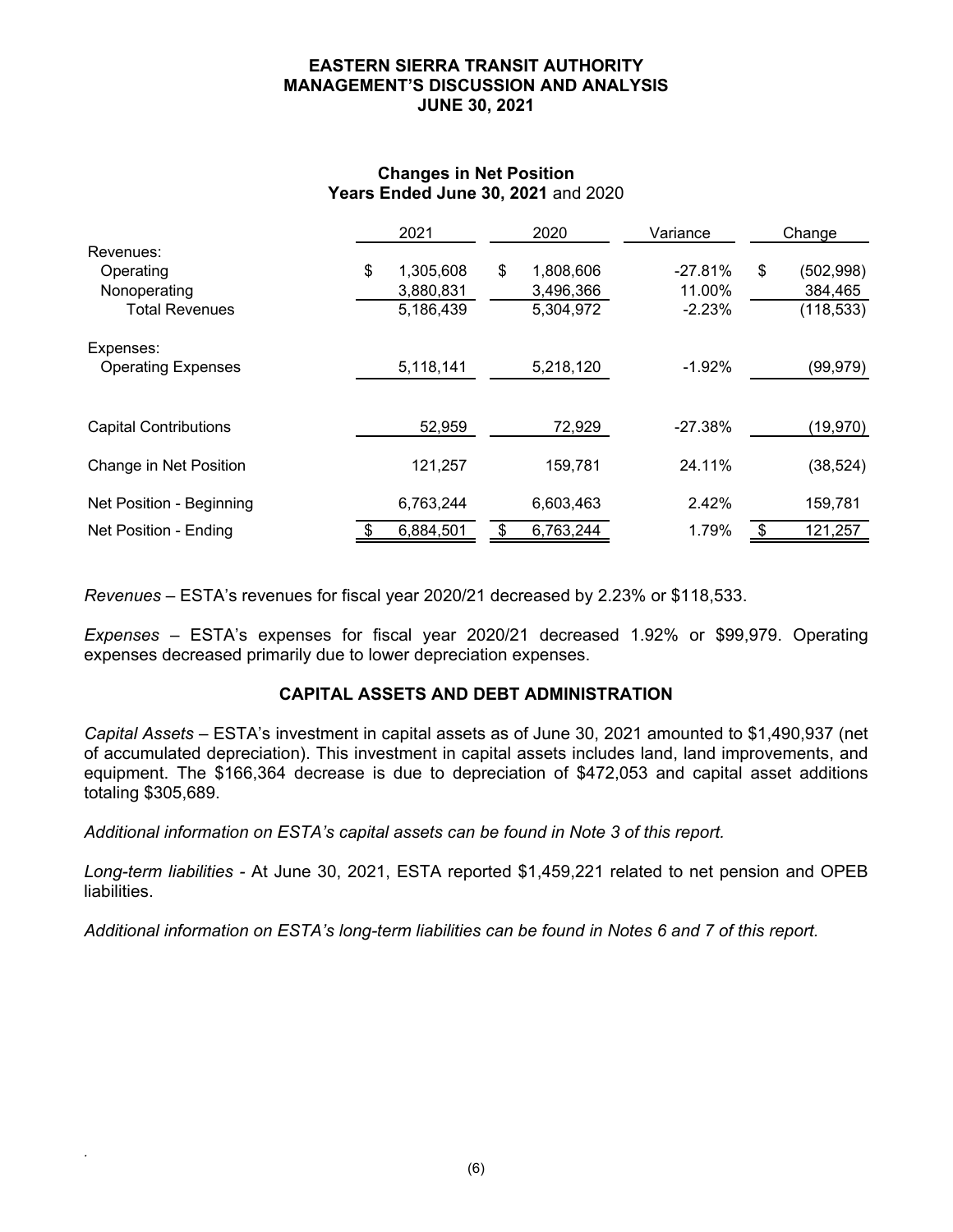### **ECONOMIC FACTORS AND NEXT YEAR'S BUDGET**

Eastern Sierra Transit is experiencing COVID-19 related revenue loss both in passenger fares and State and Local funding. In addition, severe driver shortages are threatening the ability to staff critical services such as the Reds Meadow Shuttle. Efforts to attract new drivers are underway. If these efforts are unsuccessful, there may be budget shortfalls due to the lack of revenue.

State Transit Assistance continues to decline as vehicles become more efficient and zero-emission vehicles become more popular. CARES, CRRSAA, and ARPA relief programs have helped us to balance the budget as the industry waits for ridership to normalize.

ESTA is waiting on the purchase of ten new vehicles, but the chassis supply shortage has significantly delayed delivery. Work on the new administrative building in Bishop is halted due to litigation between Inyo County and the landowner LADWP. It is uncertain when the project will resume. Loss of the FTA 5339 grant funds is possible if the project is delayed, and extensions are exhausted.

# **REQUEST FOR INFORMATION**

This financial report is designed to provide a general overview of ESTA's finances for all those with an interest in ESTA's finances. Questions concerning any of the information provided in this report or requests for additional financial information should be addressed to the Eastern Sierra Transit Authority Executive Director, at P.O. Box 1357, Bishop, CA 93515 or the Inyo County Auditor-Controller at P.O. Drawer R, Independence, CA 93526.

*.*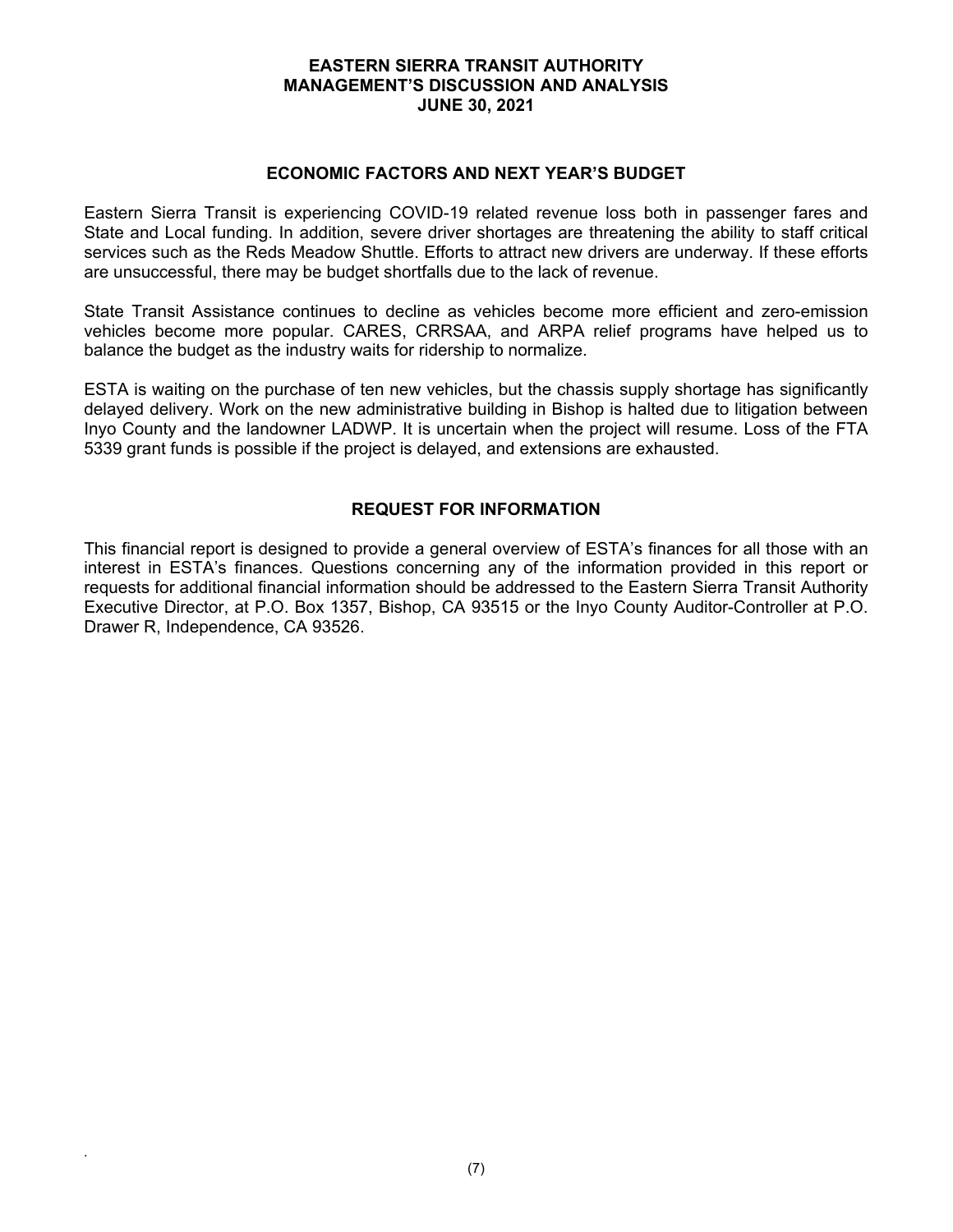### **EASTERN SIERRA TRANSIT AUTHORITY STATEMENT OF NET POSITION JUNE 30, 2021**

### **ASSETS AND DEFERRED OUTFLOWS OF RESOURCES**

| <b>CURRENT ASSETS</b>                                       |                         |           |
|-------------------------------------------------------------|-------------------------|-----------|
| Cash                                                        | \$                      | 5,396,266 |
| <b>Accounts Receivable</b>                                  |                         | 413,021   |
| Due From Other Governments                                  |                         | 841,601   |
| Interest Receivable                                         |                         | 7,865     |
| <b>Prepaid Expenses</b>                                     |                         | 328,534   |
| <b>Total Current Assets</b>                                 |                         | 6,987,287 |
| Capital Assets, Net of Accumulated Depreciation             |                         | 1,490,937 |
| <b>Total Assets</b>                                         |                         | 8,478,224 |
| DEFERRED OUTFLOWS OF RESOURCES                              |                         |           |
| Deferred Other Postemployment Benefits                      |                         | 162,285   |
| <b>Deferred Pensions</b>                                    |                         | 317,421   |
|                                                             |                         | 479,706   |
| LIABILITIES, DEFERRED INFLOWS OF RESOURCES AND NET POSITION |                         |           |
|                                                             |                         |           |
| <b>CURRENT LIABILITIES</b>                                  |                         |           |
| Accounts Payable and Accrued Liabilities                    |                         | 271,659   |
| Salaries Payable                                            |                         | 55,232    |
| <b>Compensated Absences</b>                                 |                         | 184,950   |
| Other Post Employment Benefits Liability                    |                         | 12,528    |
| <b>Total Current Liabilities</b>                            |                         | 524,369   |
| <b>NONCURRENT LIABILITY</b>                                 |                         |           |
| Other Post Employment Benefits Liability                    |                         | 1,120,239 |
| <b>Net Pension Liability</b>                                |                         | 338,982   |
| <b>Total Noncurrent Liabilities</b>                         |                         | 1,459,221 |
| <b>Total Liabilities</b>                                    |                         | 1,983,590 |
| DEFERRED INFLOWS OF RESOURCES                               |                         |           |
| Deferred Other Postemployment Benefits                      |                         | 28,589    |
| <b>Deferred Pensions</b>                                    |                         | 61,250    |
|                                                             |                         | 89,839    |
| <b>NET POSITION</b>                                         |                         |           |
| <b>Investment in Capital Assets</b>                         |                         | 1,490,937 |
| Restricted for road maintenance                             |                         | 112,811   |
| Unrestricted                                                |                         | 5,280,753 |
| <b>Total Net Position</b>                                   | $\sqrt[6]{\frac{1}{2}}$ | 6,884,501 |

*See accompanying Notes to Financial Statements.*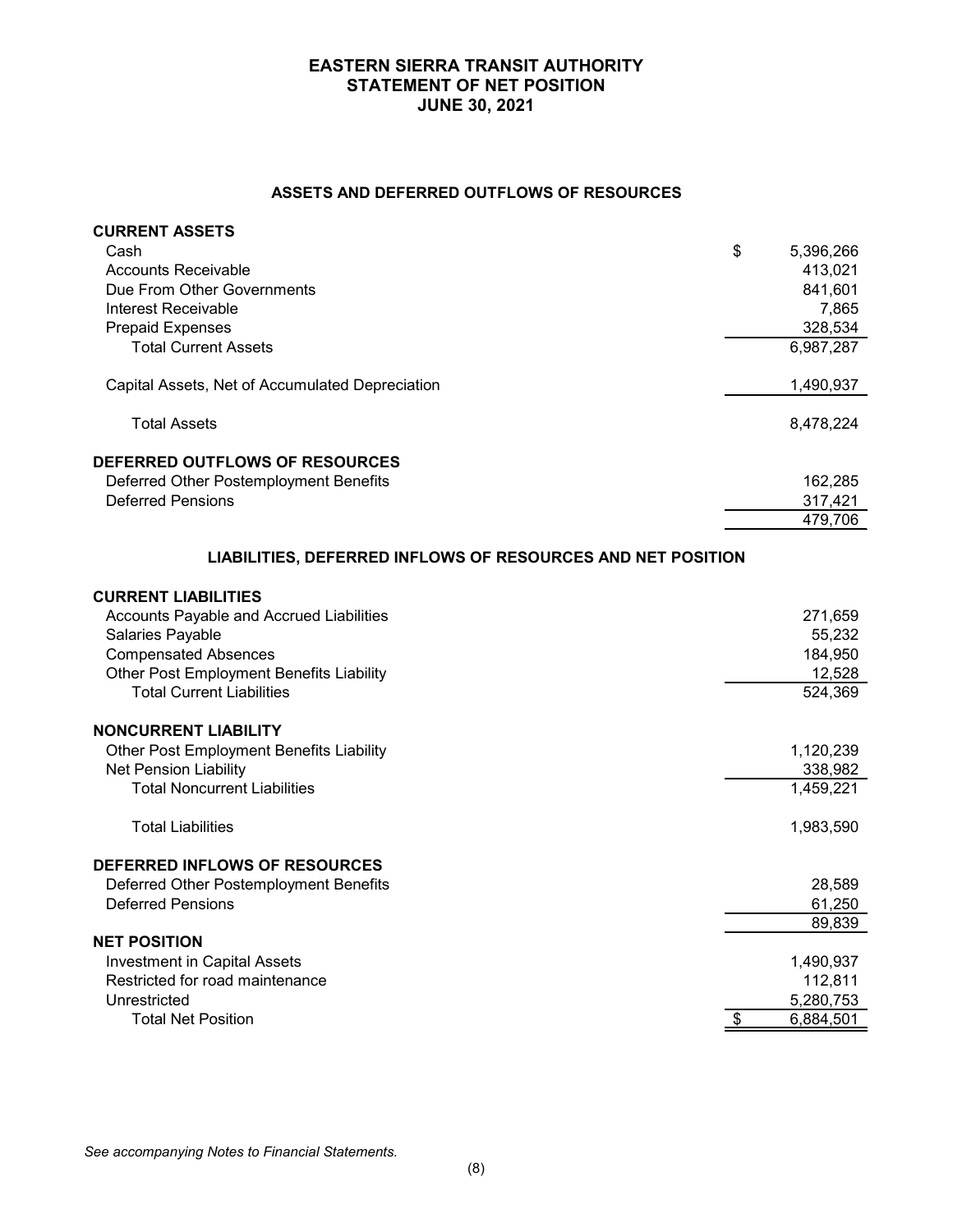# **EASTERN SIERRA TRANSIT AUTHORITY STATEMENT OF REVENUES, EXPENSES, AND CHANGES IN NET POSITION YEAR ENDED JUNE 30, 2021**

| <b>OPERATING REVENUES</b>                       |                 |
|-------------------------------------------------|-----------------|
| Fare Revenues                                   | \$<br>1,305,608 |
| <b>Total Operating Revenues</b>                 | 1,305,608       |
| <b>OPERATING EXPENSES</b>                       |                 |
| <b>Salaries and Benefits</b>                    | 3,017,752       |
| Fuel                                            | 384,306         |
| Vehicle Maintenance                             | 575,599         |
| <b>Professional and Other Services</b>          | 93,625          |
| <b>Depreciation Expense</b>                     | 472,053         |
| Insurance                                       | 206,124         |
| Rents                                           | 173,201         |
| Miscellaneous Expenses                          | 31,243          |
| Parts and Supplies                              | 69,388          |
| <b>Utilities</b>                                | 58,514          |
| Advertising                                     | 36,336          |
| <b>Total Operating Expenses</b>                 | 5,118,141       |
| <b>OPERATING LOSS</b>                           | (3,812,533)     |
| <b>NONOPERATING REVENUES</b>                    |                 |
| <b>Local Transportation Fund Allocation</b>     | 1,075,433       |
| <b>State Transit Assistance Fund Allocation</b> | 351,362         |
| Intergovernmental Revenues                      | 1,468,167       |
| <b>Operating Assistance</b>                     | 890,197         |
| <b>Other Revenues</b>                           | 20,109          |
| Non Operating Revenues                          | 21,702          |
| Use of Money and Property                       | 38,861          |
| Gain on Sale of Assets                          | 15,000          |
| <b>Total Nonoperating Revenues</b>              | 3,880,831       |
| INCOME BEFORE CAPITAL CONTRIBUTIONS             | 68,298          |
| <b>CAPITAL CONTRIBUTIONS</b>                    | 52,959          |
| <b>CHANGE IN NET POSITION</b>                   | 121,257         |
| Net Position - Beginning of Year                | 6,763,244       |
| <b>NET POSITION - END OF YEAR</b>               | \$<br>6,884,501 |

*See accompanying Notes to the Financial Statements.*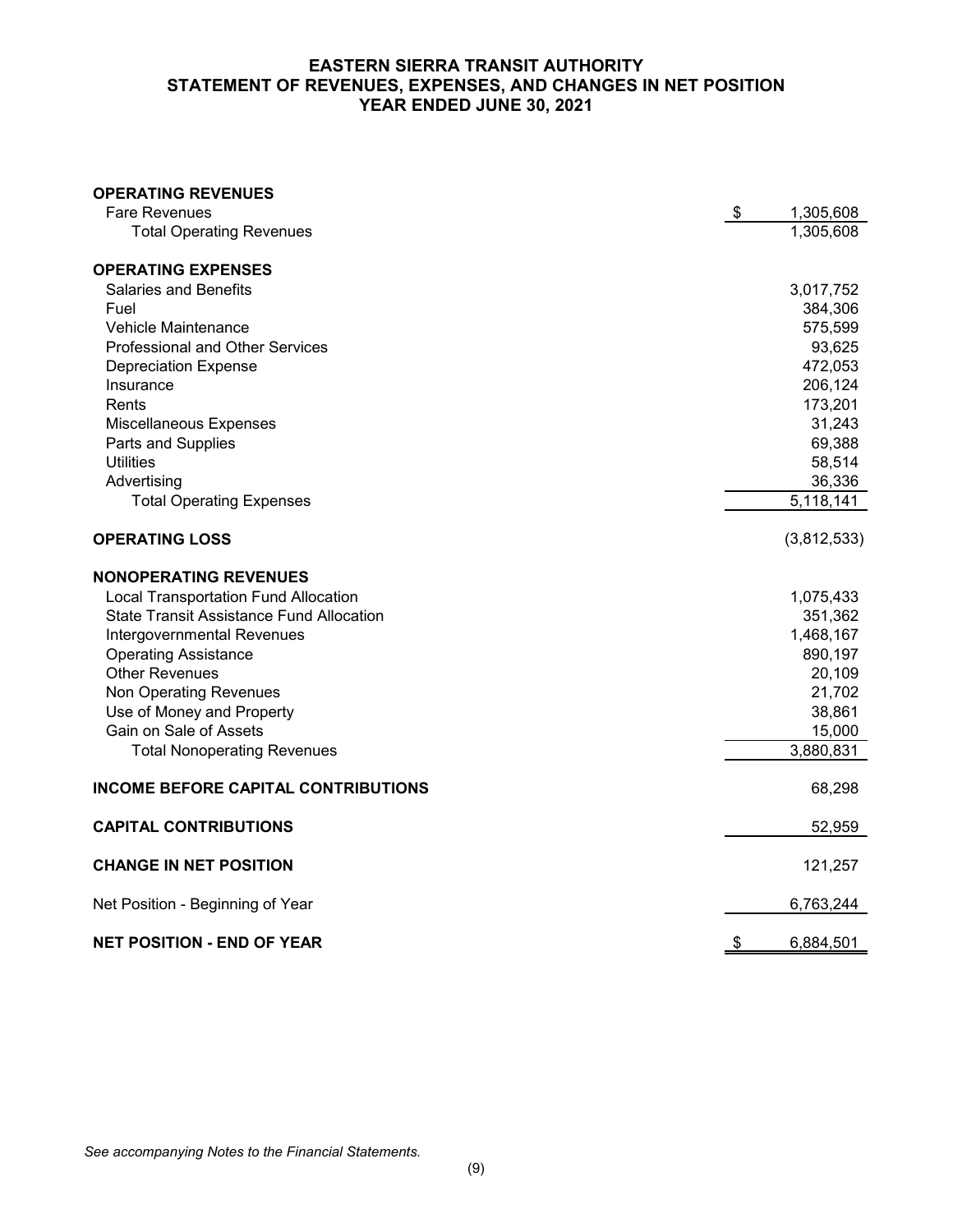### **EASTERN SIERRA TRANSIT AUTHORITY STATEMENT OF CASH FLOWS YEAR ENDED JUNE 30, 2021**

| <b>CASH FLOWS FROM OPERATING ACTIVITIES</b>                               |                 |
|---------------------------------------------------------------------------|-----------------|
| <b>Receipts from Customers</b>                                            | \$<br>958,646   |
| Cash Payments to Suppliers of Goods or Services                           | (1,592,790)     |
| Cash Payments to Employees for Services                                   | (2,620,562)     |
| Net Cash Used by Operating Activities                                     | (3, 254, 706)   |
| <b>CASH FLOWS FROM INVESTING ACTIVITIES</b>                               |                 |
| Received for Use of Money and Property                                    | 53,191          |
| Net Cash Provided by Investing Activities                                 | 53,191          |
| <b>CASH FLOWS FROM NONCAPITAL FINANCING ACTIVITIES</b>                    |                 |
| <b>Local Transportation Fund Allocation</b>                               | 1,075,433       |
| <b>State Transit Assistance Allocation</b>                                | 351,362         |
| <b>Operating Grants - Federal and State</b>                               | 1,468,167       |
| <b>Operating Assistance</b>                                               | 852,912         |
| <b>Other Revenues</b>                                                     | 41,811          |
| Net Cash Provided by Noncapital Financing Activities                      | 3,789,685       |
| <b>CASH FLOWS FROM CAPITAL AND RELATED</b><br><b>FINANCING ACTIVITIES</b> |                 |
| <b>Capital Grants</b>                                                     | 52,959          |
| Payments for Capital Asset Purchases                                      | (305, 690)      |
| Net Cash Provided by Capital and Related Financing Activities             | (252, 731)      |
| <b>NET INCREASE IN CASH AND CASH EQUIVALENTS</b>                          | 335,439         |
| Cash and Cash Equivalents - Beginning of Year                             | 5,060,827       |
| <b>CASH AND CASH EQUIVALENTS - END OF YEAR</b>                            | \$<br>5,396,266 |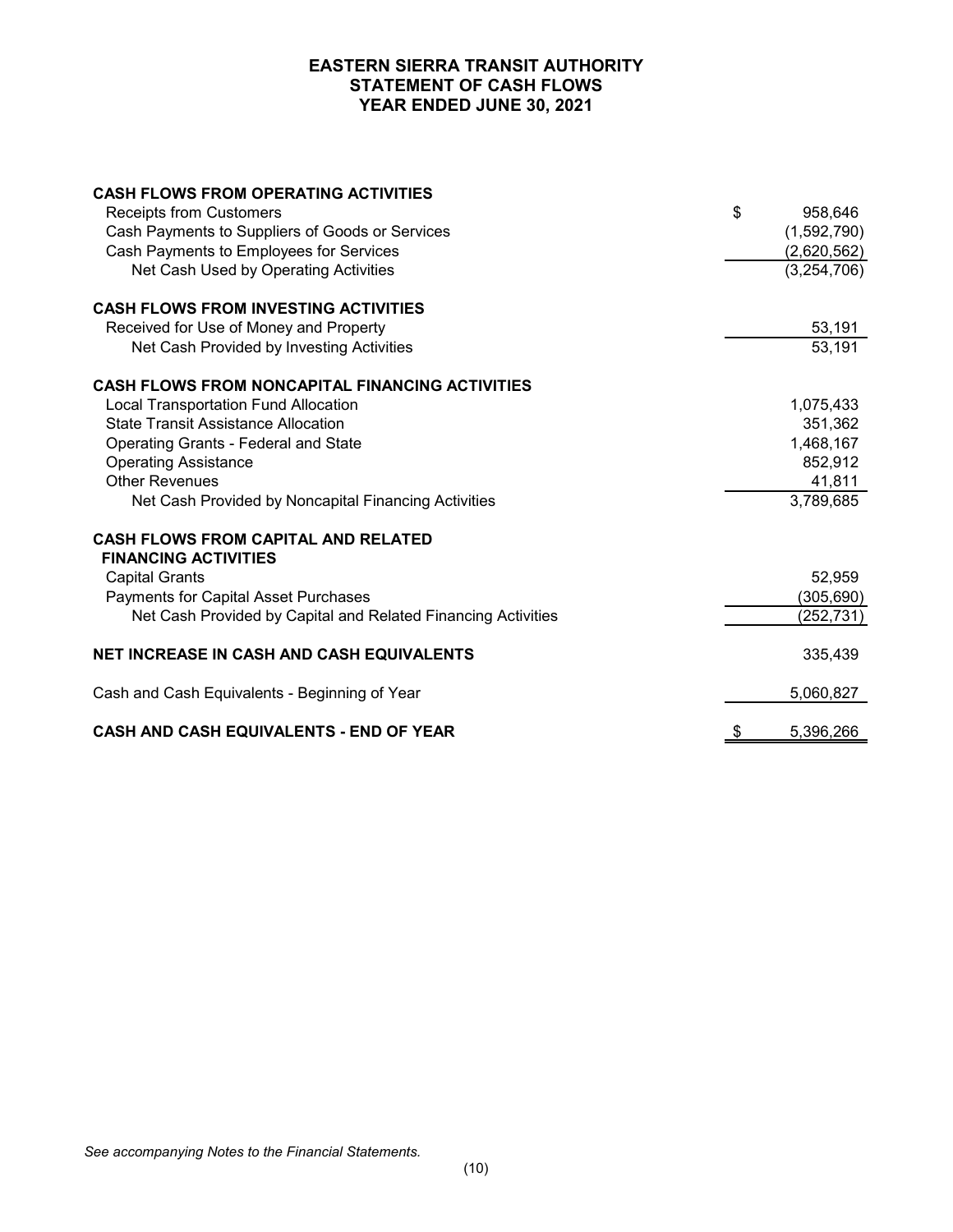# **EASTERN SIERRA TRANSIT AUTHORITY STATEMENT OF CASH FLOWS (CONTINUED) YEAR ENDED JUNE 30, 2021**

| RECONCILIATION OF OPERATING INCOME (LOSS) TO NET CASH |                   |
|-------------------------------------------------------|-------------------|
| <b>PROVIDED (USED) BY OPERATING ACTIVITIES</b>        |                   |
| Operating Income (Loss)                               | \$<br>(3,812,533) |
| Adjustments to Reconcile Operating Loss to Net Cash   |                   |
| Provided (Used) by Operating Activities:              |                   |
| Depreciation                                          | 472,053           |
| (Gain) loss on disposal of capital assets             | 15,000            |
| (Increase) Decrease in:                               |                   |
| <b>Accounts Receivable</b>                            | (346, 962)        |
| <b>Prepaid Expense</b>                                | (31, 678)         |
| <b>Deferred Pensions</b>                              | 134,822           |
| Deferred OPEB                                         | (104, 105)        |
| Increase (Decrease) in:                               |                   |
| Accounts Payable and Accrued Liabilities              | 52,224            |
| Salaries Payable                                      | 32,713            |
| Net Pension Liability                                 | 120,638           |
| Net Other Postemployment Liability                    | 275,661           |
| <b>Deferred Pensions</b>                              | (51, 743)         |
| Deferred Other Postemployment Benefits                | (10, 796)         |
| Net Cash Provided (Used) by Operating Activities      | (3,254,706)       |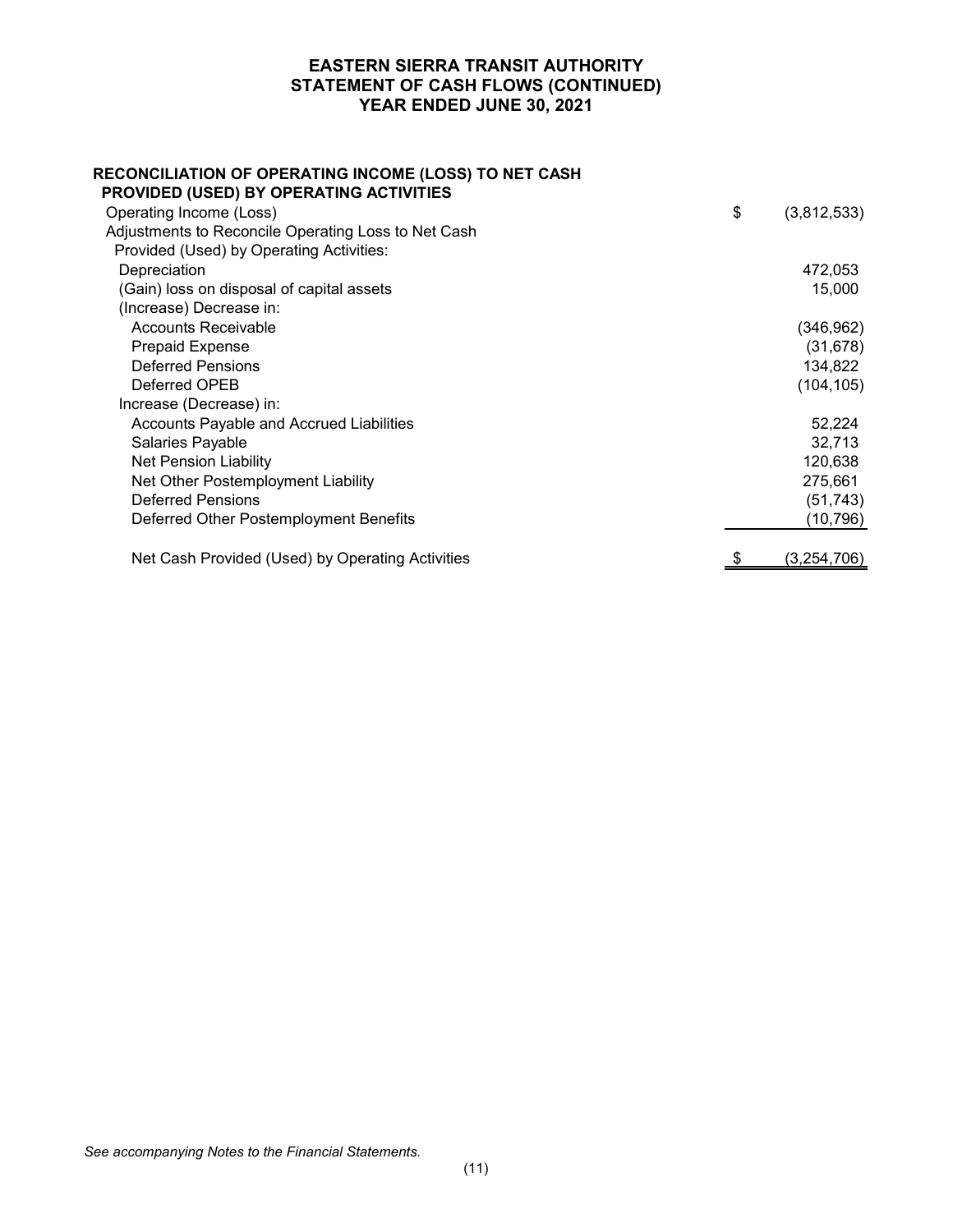### **NOTE 1 SUMMARY OF SIGNIFICANT ACCOUNTING POLICIES**

### **Reporting Entity**

The Eastern Sierra Transit Authority (ESTA) was established in 2007 by a joint powers agreement between Inyo County, Mono County, the City of Bishop, and the Town of Mammoth Lakes to operate a regional transportation system in the Eastern Sierra region.

### **Basis of Presentation**

ESTA reports the activity relevant to its operations in an enterprise fund. The enterprise fund is used to account for operations that are financed and operated in a manner similar to private business enterprises, where the intent of the governing body is that the costs (expenses, including depreciation) of providing goods or services to the general public on a continuing basis be financed or recovered primarily through user charges, or where the governing body has decided that periodic determination of revenues earned, expenses incurred, and/or net income is appropriate for capital maintenance, public policy, management control, accountability, or other policies. Unrestricted net position for the enterprise fund represents the net position available for future operations.

### **Measurement Focus and Basis of Accounting**

Accounting and financial reporting treatment applied to a fund is determined by its measurement focus. The enterprise fund is accounted for on a flow of economic resources measurement focus. This measurement focus emphasizes the determination of increased/decreased net position. The accrual basis of accounting is used for the enterprise fund. Under this method, revenues are recorded when earned and expenses are recorded at the time liabilities are incurred.

**Operating Revenues** — Revenues from the sale of tickets and passenger rides are recognized as income when the related service is provided.

**Nonoperating Revenues** — ESTA receives substantial funds that are not reported as operating revenues. For example, ESTA receives operating assistance from the Town of Mammoth Lakes. These funds are recognized as revenue when all applicable eligibility requirements are met. ESTA receives annual allocations from the Local Transportation and State Transit Assistance funds of the two counties it provides services in. These allocations are recognized as revenue when the allocations are approved. ESTA also receives a number of grants from various sources. These are recognized into income as eligibility requirements are met.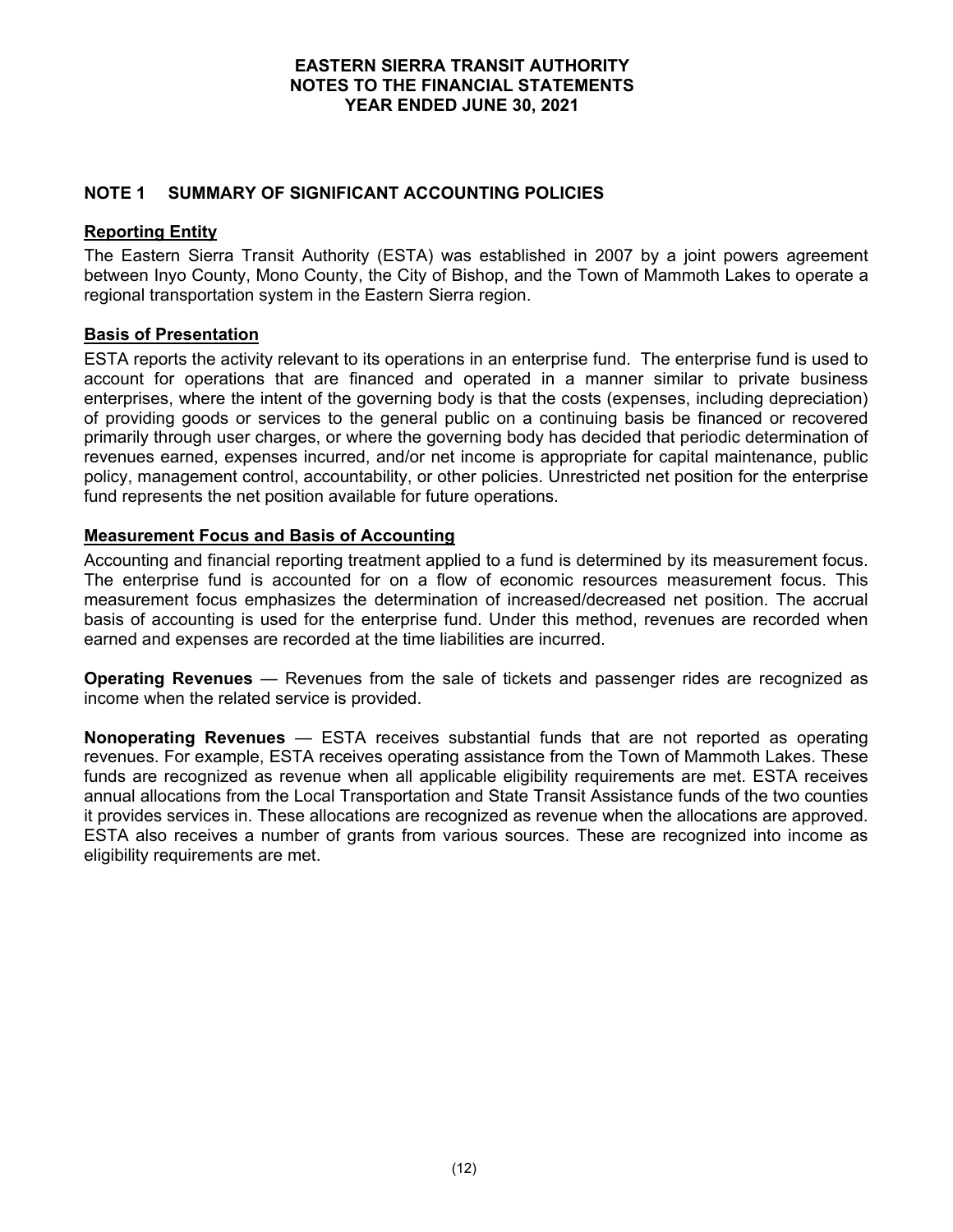The following is a description of ESTA's main funding sources:

### Passenger Revenue

Passenger fares consist of fare charges to the users of the system. Including revenue from a contract with Mammoth Mountain Ski Resort.

### Operating Assistance

As mentioned above, the Town of Mammoth Lakes, a member of the Joint Powers Authority, provides operating assistance to ESTA. These revenues are not included as a component of fare revenues, but instead are reported as nonoperating revenues.

### Federal Transit Administration (FTA)

FTA revenues are funded by a federal gas tax and revenues of the federal general fund. ESTA receives Section 5311 grants which are used for operations. Section 5310 funding is used for Non-Emergency Medical Program.

### Local Transportation Fund (LTF)

LTF is derived from a  $\frac{1}{4}$  cent of the general sales tax collected statewide. The State Board of Equalization, based on sales tax collected in each county, returns the general sales tax revenues to each county's LTF. Each county then apportions the LTF funds within the county based on population.

### State Transit Assistance (STA)

STA funds are appropriated by the legislature to the State Controller's Office (SCO). The SCO then allocates the tax revenue, by formula, to planning agencies and other selected agencies. Statute requires that 50% of STA funds be allocated according to population and 50% be allocated according to transit operator revenues from the prior fiscal year.

# **Budgetary Information**

State law requires the adoption of an annual budget for the enterprise fund, which must be approved by the board of directors. The budget is prepared on an accrual basis. The board of directors adopts an annual budget for transit operations. The executive director shall have the authority to transfer funds between line items, not to exceed \$5,000 or 20% for any one line item, whichever is greater, with the limits of the overall budget. The executive director shall report, on a regular basis, any such transfers to and from budgeted line items. Budget amendments in excess of \$5,000 or 20% of a line item, whichever is greater, shall require board approval.

# **Cash and Cash Equivalents**

For purposes of the statement of cash flows, ESTA considers the cash held in the County Treasury, its only investments, to be cash and cash equivalents.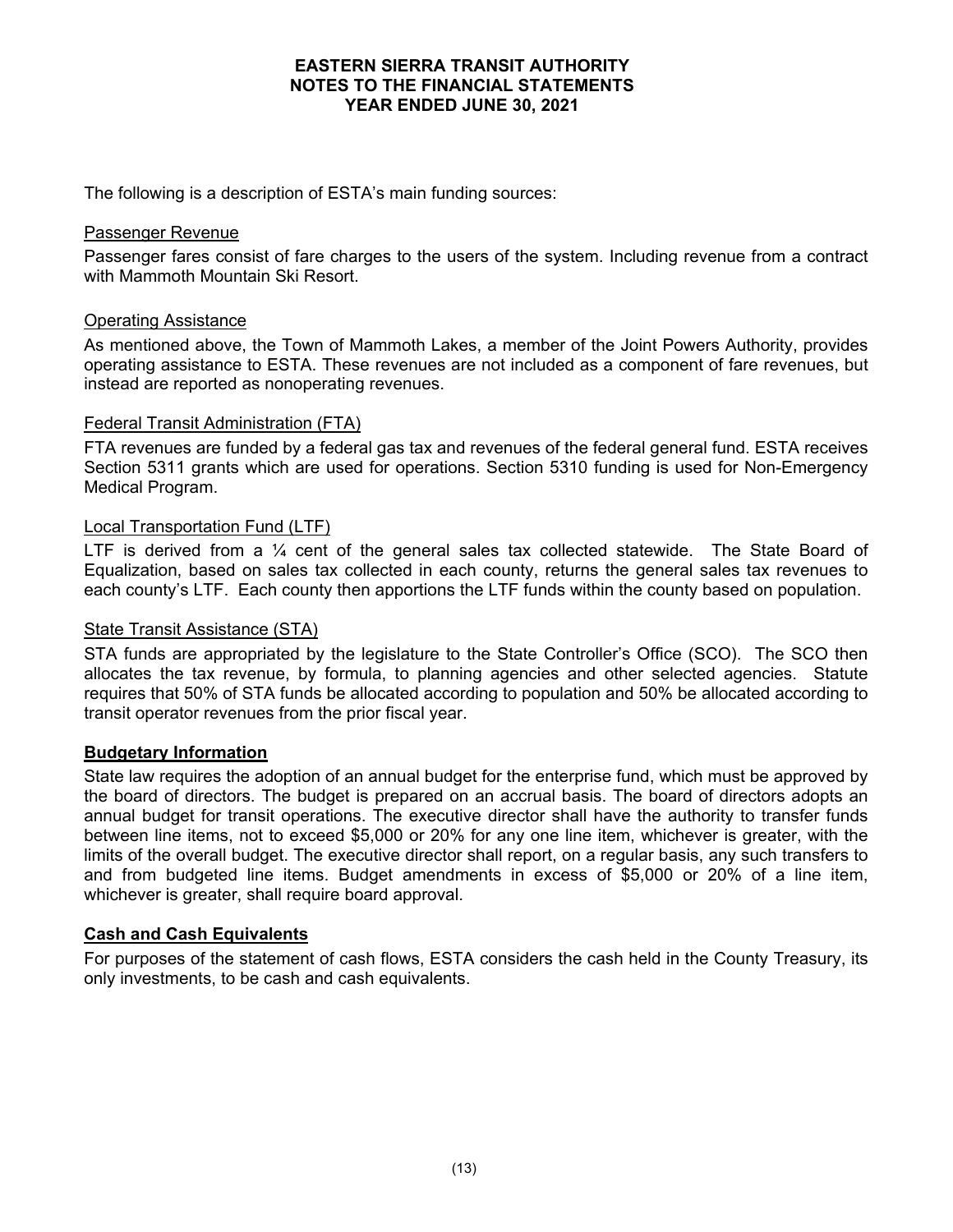### **Investments**

Investments consist of funds deposited in the pooled fund with Inyo County. Investments are stated at market value. Such investments are within the state statutes and ESTA's investment policy.

### **Prepaid Items**

Payments made for services that will benefit future accounting periods are recorded as prepaid items.

# **Capital Assets**

Capital assets are stated at historical cost. The cost of normal maintenance and repairs is charged to operations as incurred. Major improvements are capitalized and depreciated over the remaining useful lives of the related properties. Depreciation is computed using the straight- line method over estimated useful lives as follows:

| Buildings and Improvements                    | 40 to 50 Years |
|-----------------------------------------------|----------------|
| <b>Buses and Maintenance Vehicles</b>         | 5 to 12 Years  |
| Light-Rail Structures and Light-Rail Vehicles | 25 to 45 Years |
| <b>Other Operating Equipment</b>              | 5 to 15 Years  |

It is the policy of ESTA to capitalize all capital assets with an individual cost of more than \$5,000, and a useful life in excess of one year.

### **Compensated Absences**

ESTA's policy allows employees to accumulate earned but unused comprehensive leave and compensated time off, which will be paid to employees upon separation from ESTA's service.

# **Pensions**

For purposes of measuring the net pension liability and deferred outflows/inflows of resources related to pensions, and pension expense, information about the fiduciary net position of the County's California Public Employees' Retirement system (CalPERS) plan (Plan) and additions to/deductions from the Plan's fiduciary net position have been determined on the same basis as they are reported by CalPERS. For this purpose, benefit payments (including refunds of employee contributions) are recognized when due and payable in accordance with the benefit terms. Investments are reported at fair value.

### **Deferred Outflows/Inflows of Resources**

In addition to assets, the statement of financial position reports a separate section for deferred outflows of resources. This separate financial statement element, deferred outflows of resources, represents a consumption of net position that applies to a future period and so will not be recognized as an outflow of resources (expense/expenditure) until then. ESTA has two items that qualify for reporting in this category. These items relate to the outflows from changes in the net pension liability and from other postemployment benefits (OPEB) liability and are reportable on the statement of net position.

In addition to liabilities, the statement of financial position reports a separate section for deferred inflows of resources. This separate financial statement element, deferred inflows of resources, represents an acquisition of net position that applies to a future period and so will not be recognized as an inflow of resources (revenue) until that time. ESTA has two types of items which qualify for reporting in this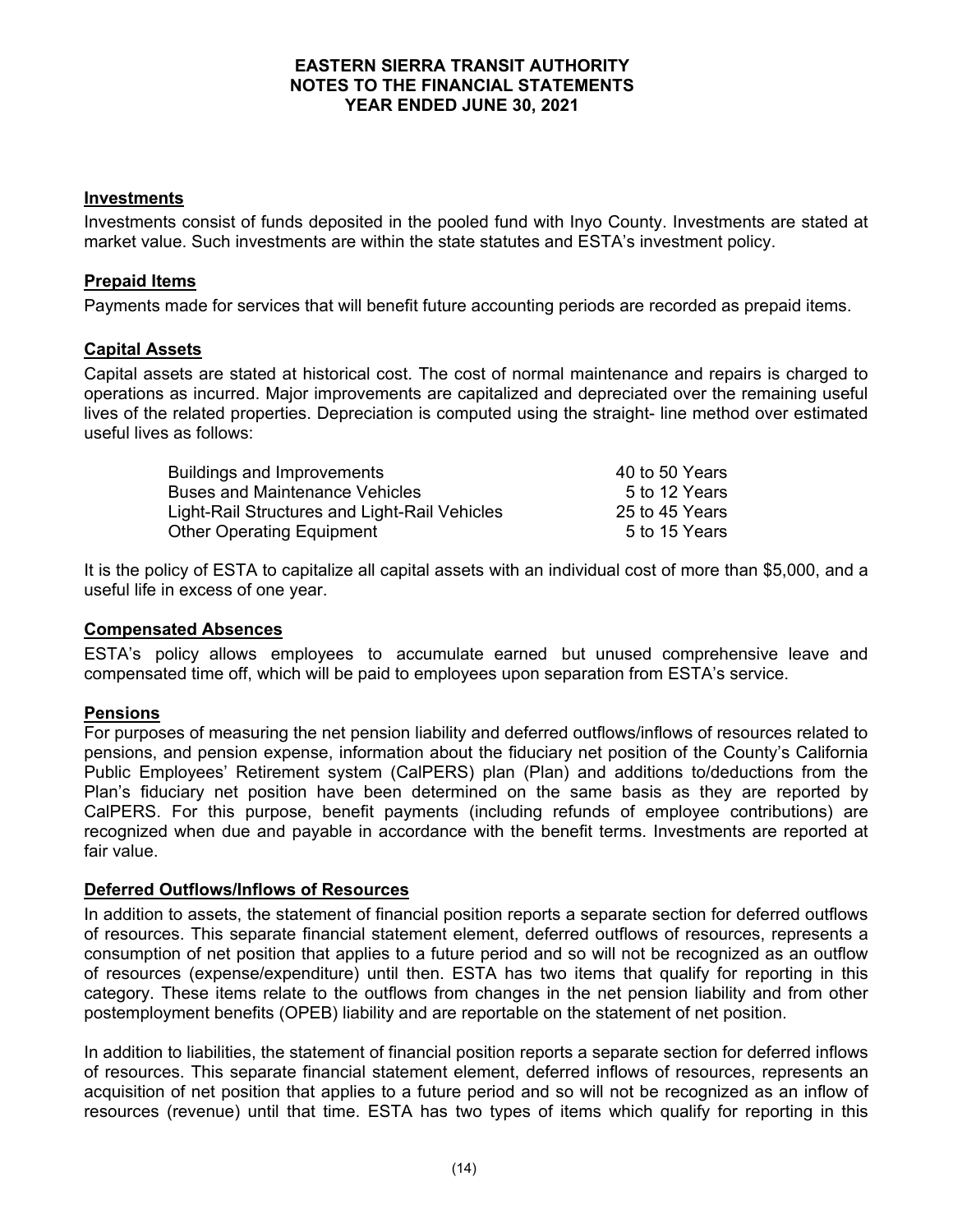category. These items relate to inflows from changes in the net pension and OPEB liabilities and are reportable on the statement of net position.

### **Other Postemployment Benefits (OPEB)**

ESTA established a postemployment benefits trust but as of June 30, 2021 has not made any funding deposits.

### **Federal, State, and Local Grant Funds**

Grants are accounted for in accordance with the purpose for which the funds are intended. Approved grants for the acquisition of land, building, and equipment are recorded as revenues as the related expenses are incurred. Approved grants for operating assistance are recorded as revenues in which the related grant conditions are met. Advances received on grants are recorded as a liability until related grant conditions are met. The Transportation Development Act (TDA) provides that any funds not earned and not used may be required to be returned to their source.

When both restricted and unrestricted resources are available for the same purpose ESTA uses restricted resources first.

### **Use of Estimates**

The preparation of financial statements in conformity with generally accepted accounting principles requires management to make estimates and assumptions that affect the reported amounts of assets and liabilities and disclosure of contingent assets and liabilities at the date of the financial statements and the reported amounts of revenues and expenses during the reporting period. Actual results could differ from those estimates.

### **Allowance for Doubtful Accounts**

Accounts receivables consist entirely of amounts due from other governmental agencies for operating and capital grants. Management believes its accounts receivable to be fully collectible, and, accordingly, no allowance for doubtful accounts is required.

# **NOTE 2 CASH AND INVESTMENTS**

Cash and investments consisted of the following at June 30, 2021:

| Deposits Held in the County of Inyo     |     |           |
|-----------------------------------------|-----|-----------|
| <b>Investment Pool</b>                  | \$. | 5.336.348 |
| Deposits Held in Financial Institutions |     | 59.718    |
| Imprest Cash                            |     | 200       |
| Total                                   |     | 5,396,266 |

# **Custodial Credit Risk**

At June 30, 2021, the carrying amount of the deposits held at banks was \$59,718 and the bank balances totaled \$59,718. The bank balances are insured by the FDIC up to \$250,000. State law requires that the collateral be equal to or greater than 100% of all public deposit that is held with the pledging financial institution if government securities are used or 150% if mortgages are used as the collateral.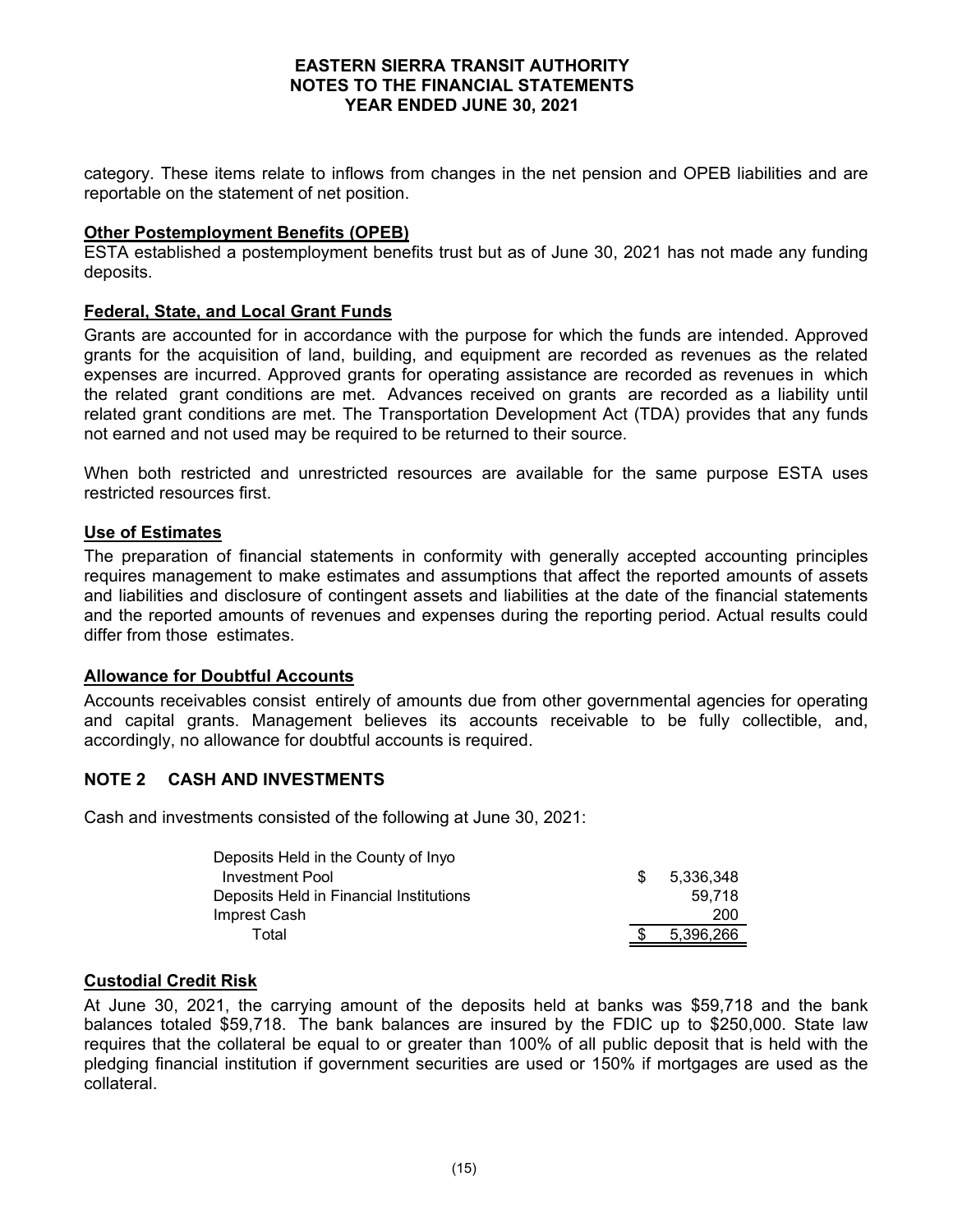# **Authorized Investments**

California statutes authorize ESTA to invest idle or surplus funds in a variety of credit instruments as provided for in California Government Code Section 53600, Chapter 4 — Financial Affairs.

The Government Code allows investments in the following instruments:

- Securities of the United States government, or its agencies
- Small Business Administration loans
- Certificates of Deposit (or Time Deposits) Negotiable Certificates of Deposit
- Commercial paper and medium-term corporate notes
- Local Agency Investment Fund (State Pool and County Pool) Demand Deposits
- Repurchase Agreements (Repos)
- Passbook Savings Account Demand Deposits
- Reverse Repurchase Agreements
- County Cash Pool

The bulk of ESTA's assets are held in an investment pool with the County of Inyo. More information about the County's investments can be found in the County's financial statements.

### **Cash in County Treasury**

Cash in Inyo County is held by the Inyo County treasurer in an investment pool. The County maintains a cash and investment pool in order to facilitate the management of cash. Cash in excess of current requirements is invested in various interest-bearing securities. Information regarding categorization and fair value of investments can be found in the County's financial statements. The treasurer's investments and policies are overseen by the Inyo County Treasury Oversight Committee.

Government Accounting Standards Board Statement No. 40 requires additional disclosures about a government's deposits and investment risks that include custodial risk, credit risk, concentration risk, and interest rate. ESTA did not have a deposit or investment policy that addresses specific types of risks.

Required risk disclosures for ESTA's investment in the Inyo County Investment Pool at June 30, 2021 were as follows:

Credit Risk Not rated Custodial Risk Not applicable Not applicable Concentration of Credit Risk Not applicable Not applicable Interest Rate Risk Not available Not available

The fair value of ESTA's investment in the Inyo County Investment Pool is determined on an amortized cost basis which approximates fair value.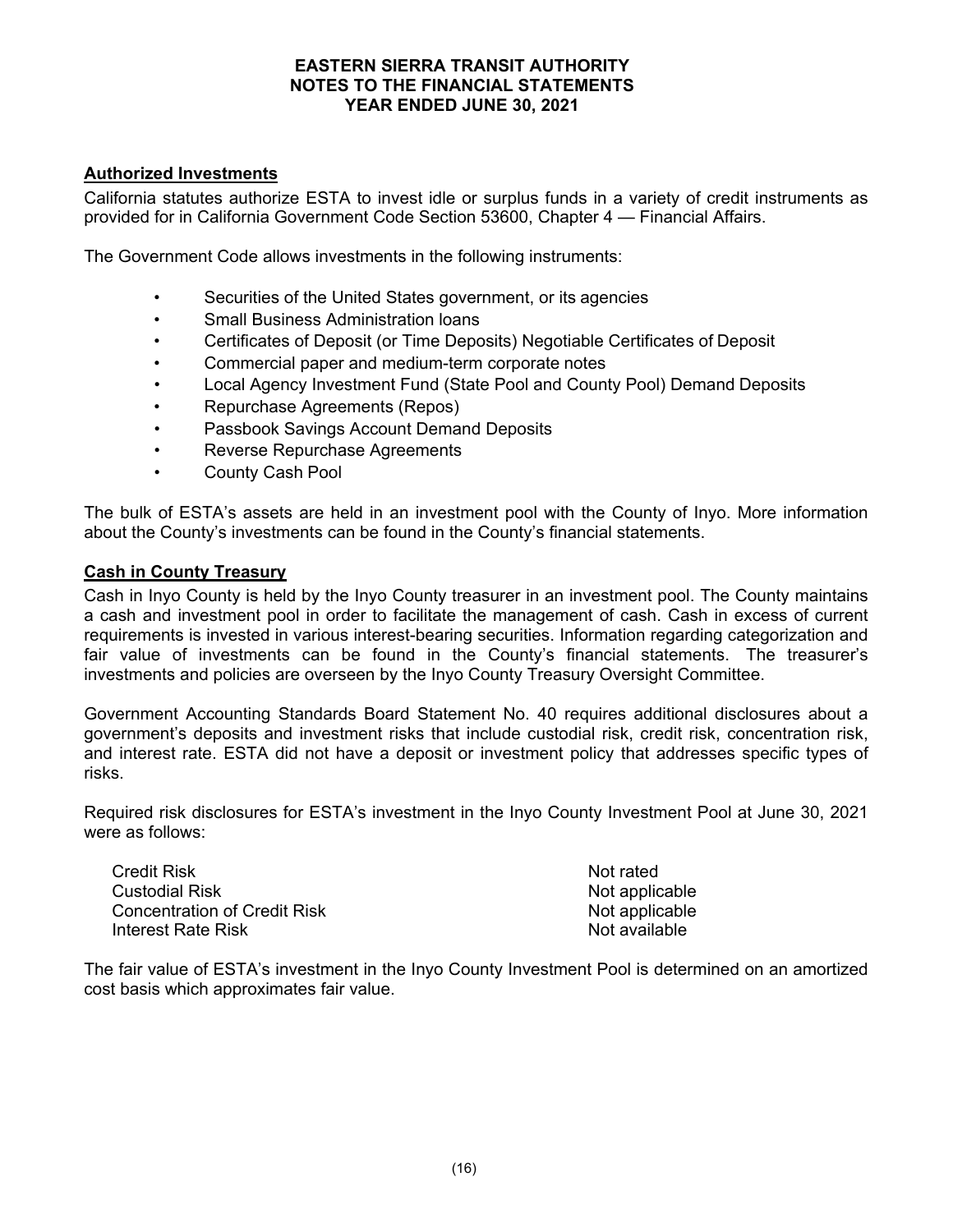# **NOTE 3 CAPITAL ASSETS**

Capital assets consisted of the following at June 30, 2021:

|                                         | Balance<br>7/1/2020 | Additions  | Deletions  | Transfers | Balance<br>6/30/2021 |
|-----------------------------------------|---------------------|------------|------------|-----------|----------------------|
| Capital assets, being depreciated       |                     |            |            |           |                      |
| Structures and improvements             | 582.560             |            |            | (5,401)   | 577,159              |
| Equipment                               | 9,694,108           | 305,689    | (377, 865) | 5,401     | 9,627,333            |
| Total capital assets, being depreciated | 10,276,668          | 305,689    | (377, 865) |           | 10,204,492           |
| Less accumulated depreciation for       |                     |            |            |           |                      |
| Structures and improvements             | (97.979)            | (13, 861)  |            |           | (111, 840)           |
| Equipment                               | (8,521,389)         | (458, 192) | 377.866    |           | (8,601,715)          |
| Total accumulated depreciation          | (8,619,368)         | (472, 053) | 377,866    |           | (8,713,555)          |
| Capital Assets, Net                     | .657,300            | (166,364)  | \$         | \$        | 1,490,937            |

Depreciation expense was \$472,053 for the year ended June 30, 2021.

# **NOTE 4 FARE REVENUE RATIO**

ESTA is required to maintain a fare revenue-to-operating expense ratio of 10% in accordance with the Transportation Development Act. The fare revenue-to-operating expense ratio for ESTA is calculated as follows for the year ended June 30, 2021:

| <b>Fare Revenues</b>                              |  | 1,305,608  |
|---------------------------------------------------|--|------------|
| Operating Expenses<br>Less: Allowable Exclusions: |  | 5,118,141  |
| Depreciation and Amortization                     |  | (472, 053) |
| <b>Net Operating Expenses</b>                     |  | 4,646,088  |
| Fare Revenue Ratio                                |  | 28.10%     |

# **NOTE 5 EMPLOYEES' RETIREMENT PLAN (DEFINED BENEFIT PLAN)**

### **Plan Description**

ESTA's defined benefit pension plan, the California Public Employee's Retirement System, provides retirement and disability annual cost of living adjustments, and death benefits to plan members and beneficiaries. The California Public Employee's Retirement System (CalPERS) is a cost sharing multiple-employer plan administered by CalPERS, which acts as a common investment and administrative agent for participating public employers within the state of California. A menu of benefit provisions as well as other requirements are established by state statutes within the Public Employee's Retirement Law. ESTA selects optional benefit provisions from the benefit menu by contract with CalPERS and adopts those benefits through local ordinance (other local methods). CalPERS issues a separate report.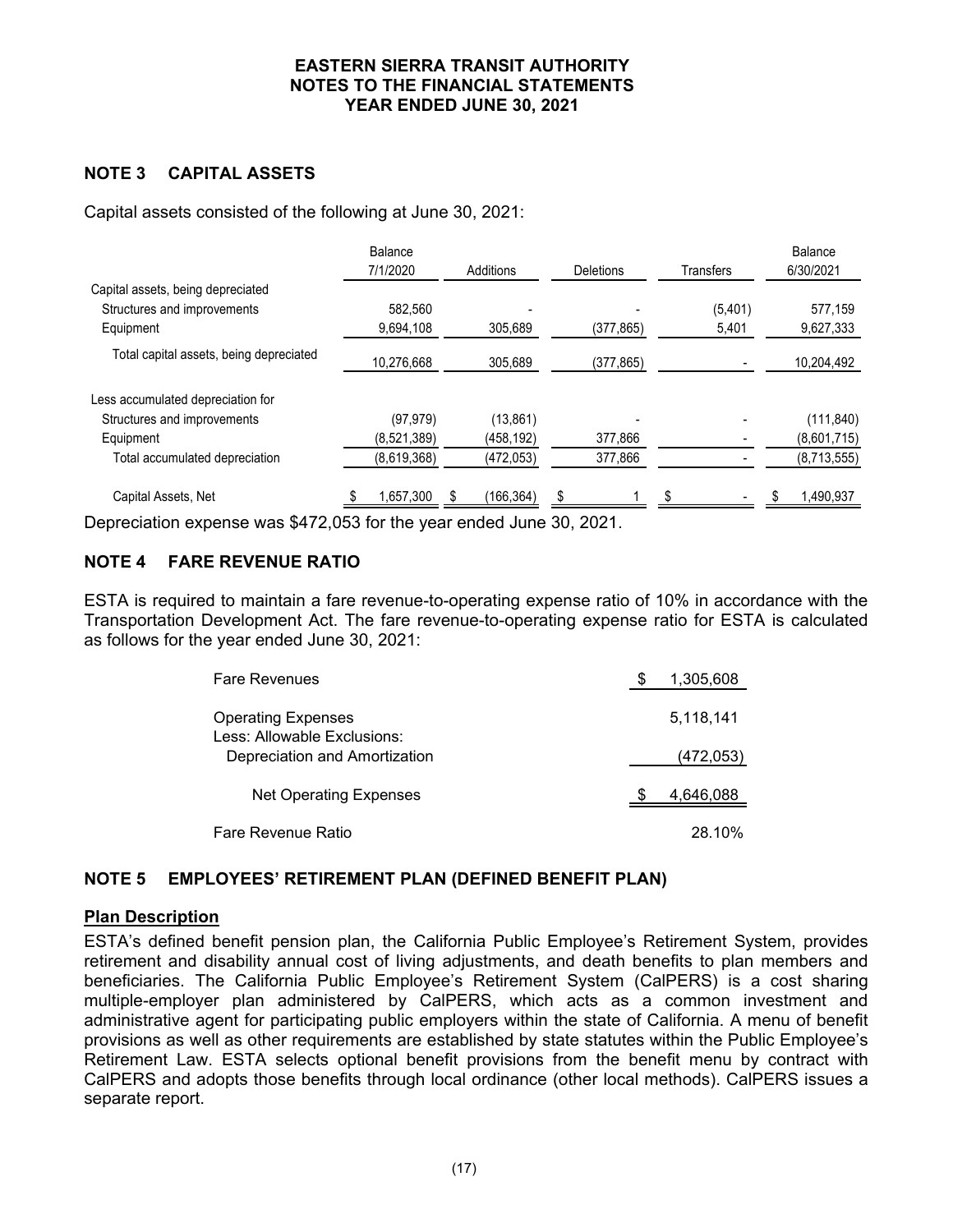# **Funding Policy**

Active plan members in ESTA's defined pension plan are required to contribute either 8%, 7%, or 6.25% of their annual covered salary depending upon the plan in which the employee participates. ESTA is required to contribute the actuarially determined remaining amounts necessary to fund the benefits for its members. The fiscal year 2020/2021 employer rates are as follows:

| $\mathsf{r}_{\mathsf{ier}}$ | Misc.    | PFPRA   |
|-----------------------------|----------|---------|
| Tier 1                      | 11.742 % | 7.732 % |
| Tier 2                      | 10.484 % | N/A     |

The actuarial methods and assumptions used are those adopted by the CalPERS board of administration. The contribution requirements of the plan members are established by state statute and the employer contribution rate is established and may be amended by CalPERS. ESTA pays plan members' contribution on their behalf for employees participating in the Classic plan. Contributions made to the pension plan during fiscal year 2020/2021 were \$134,640.

# **Actuarial Assumptions**

ESTA's net pension liability is measured as its proportionate share of the total pension liability, less the proportionate share of the pension plan's fiduciary net position. The net pension liability of the cost sharing plan is measured as of June 30, 2020, using an annual actuarial valuation as of June 30, 2019, with update procedures used to roll forward the total pension liability to June 30, 2020. A summary of principal assumptions and methods used to determine the net pension liability is shown below.

- Discount Rate/Rate of Return 7.15%
- $\bullet$  Inflation Rate 2.5%
- Salary increases Varies by Entry Age and Service
- COLA Increases up to 2.5%
- Post-Retirement Mortality Derived using CalPERS' Membership Data for all Funds

The actuarial assumptions used in the June 30, 2019 valuation were based off on the results of an actuarial experience study for the period from 1997 to 2015. The Experience Study Report can be obtained at CalPERS' website under Forms and Publications.

The long-term expected rate of return on pension plan investments (7.15%) was determined using a building-block method in which best-estimate ranges of expected future real rates of return (expected returns, net of pension plan investment expense, and inflation) are developed for each major asset class. These ranges are combined to produce the long-term expected rate of return by weighting the expected future real rates of return by the target asset allocation percentage and by adding expected inflation.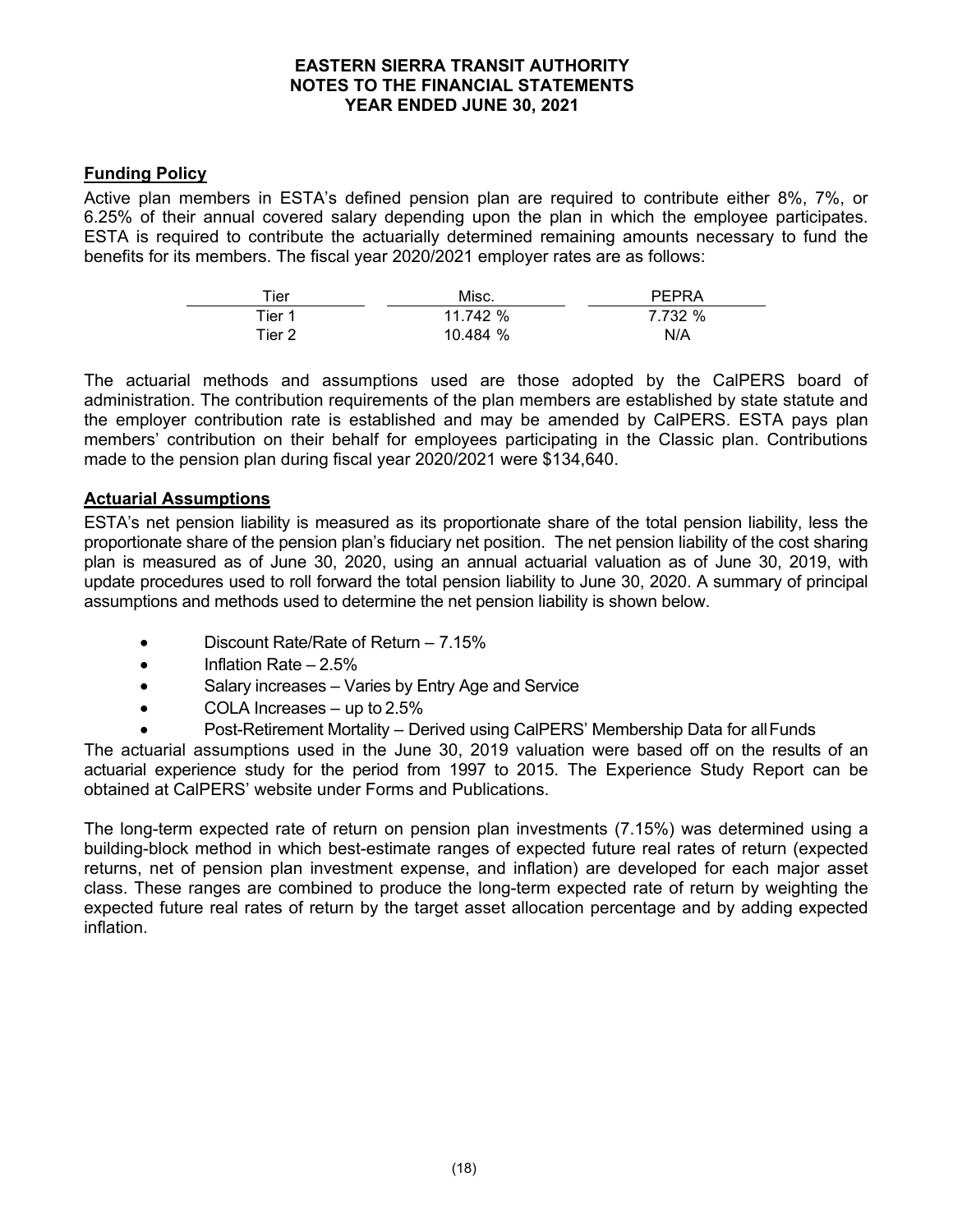| <b>Asset Class</b>         | New Strategic<br>Allocation | <b>Real Return</b><br>Years 1 - 10 (a) | <b>Real Return</b><br>Years $11 + (b)$ |
|----------------------------|-----------------------------|----------------------------------------|----------------------------------------|
| <b>Global Equity</b>       | 50.00<br>%                  | %<br>4.80                              | %<br>5.98                              |
| Fixed Income               | 28.00                       | 1.00                                   | 2.62                                   |
| <b>Inflation Sensitive</b> | -                           | 0.77                                   | 1.81                                   |
| <b>Private Equity</b>      | 8.00                        | 6.30                                   | 7.23                                   |
| <b>Real Estate</b>         | 13.00                       | 3.75                                   | 4.93                                   |
| Liquidity                  | 1.00                        | -                                      | (0.92)                                 |
|                            | 100.00<br>$\%$              |                                        |                                        |

(a) An expected inflation of 2.00% used for this period.

(b) An expected inflation of 2.92% used for this period.

Detailed information about the pension fund's fiduciary net position is available in the separately issued CalPERS comprehensive annual financial report which may be obtained by contacting CalPERS.

# **Net Pension Liability**

At June 30, 2021, ESTA reported a liability of \$338,982 in the statement of net position for its proportionate share of the net pension liability. The net pension liability was measured as of June 30, 2020 and the total pension liability used to calculate the net pension liability was determined by an actuarial valuation as of June 30, 2019. ESTA's proportion of the net pension liability was based on a projection of ESTA's long-term share of contributions to the pension plan relative to the projected contributions of all pension plan participants, which was actuarially determined. The proportionate share of the Net Pension Liability for ESTA to the total pool at June 30, 2021 was 0.00804%, an increase of 0.00258% from the prior year.

# **Sensitivity of Net Pension Liability to Changes in the Discount Rate**

The following presents the net pension liability of ESTA's proportionate share of the Plan as of the measurement date calculated using the discount rate of 7.15%, as well as what the net pension liability would be if it were calculated using a discount rate that is 1 percentage point lower (6.15%) or 1 percentage point higher (8.15%) than the current rate.

|                                                              | 1% Decrease<br>6.15% |         |            | Discount Rate<br>7 15% | 1% Increase<br>8.15% |  |  |
|--------------------------------------------------------------|----------------------|---------|------------|------------------------|----------------------|--|--|
| <b>ESTA's Proportionate Share</b><br>of the Net Pension Plan |                      |         |            |                        |                      |  |  |
| Liability                                                    |                      | 945.029 | $\cdot$ \$ | 338.982                | \$ (161.775)         |  |  |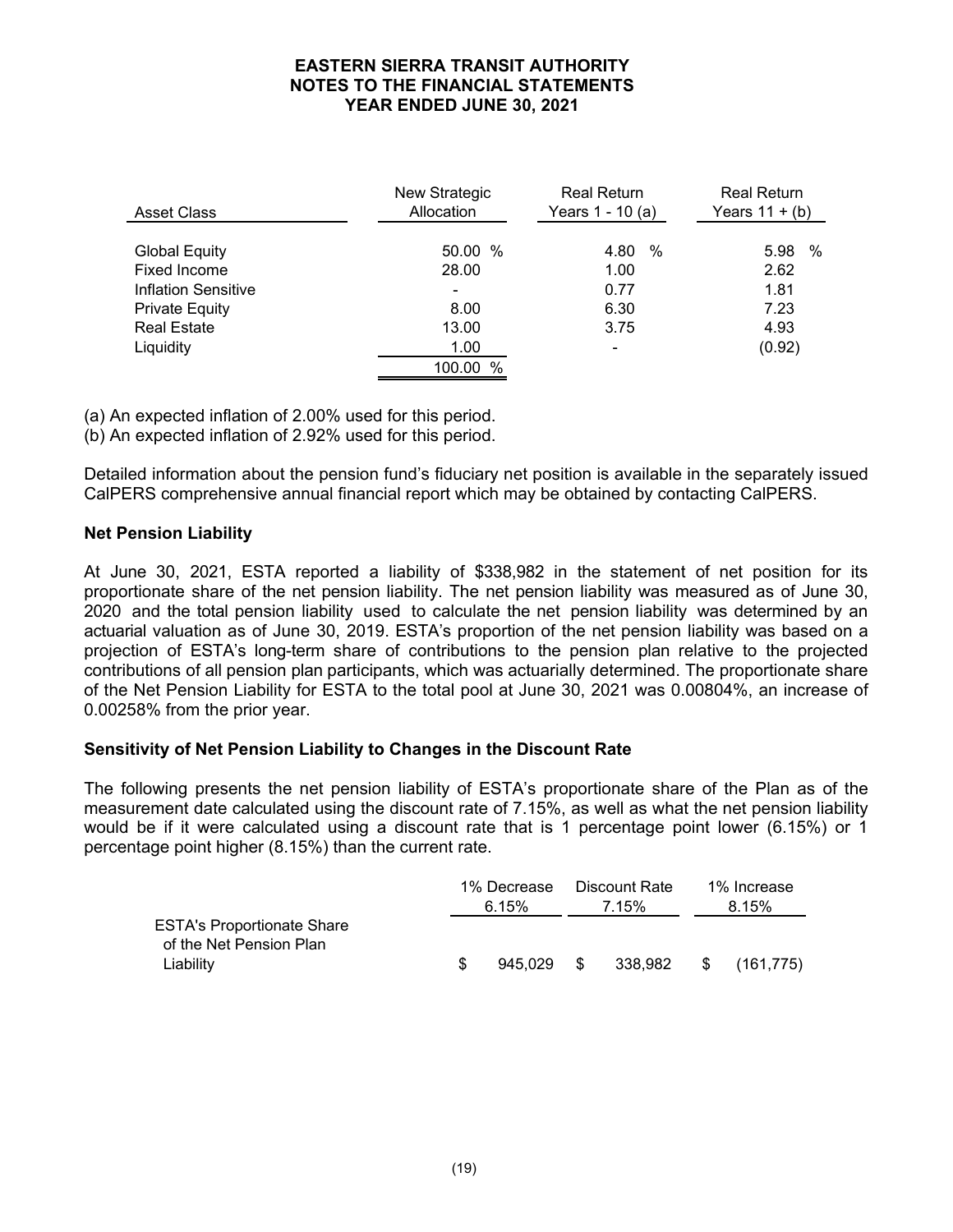### **Pension Expense and Deferred Outflows/Inflows of Resources Related to Pensions**

Pension expense represents the change in the net pension liability during the measurement period, adjusted by actual contributions and the deferred recognition of changes in investment gain/loss, actuarial gain/loss, actuarial assumptions or method, and plan benefits. During the year ended June 30, 2021, ESTA recognized a pension expense of \$256,172. At June 30, 2021, ESTA reported deferred outflows of resources and deferred inflows of resources related to pension from the following sources.

|                                             |    | Deferred Outflows of<br>Resources | Deferred Inflows of<br>Resources |        |  |
|---------------------------------------------|----|-----------------------------------|----------------------------------|--------|--|
| Changes in Assumptions                      | \$ |                                   | \$                               | 2,418  |  |
| Differences between Expected and Actual     |    |                                   |                                  |        |  |
| Experience                                  |    | 17,468                            |                                  |        |  |
| Net Difference between Projected and Actual |    |                                   |                                  |        |  |
| <b>Investment Earnings</b>                  |    | 10,070                            |                                  |        |  |
| Differences between Employer Contributions  |    |                                   |                                  |        |  |
| and Proportionate Share of Contributions    |    | 11,563                            |                                  | 58,832 |  |
| Change in Authority's Proportion            |    | 143,680                           |                                  |        |  |
| Pension Contributions Made Subsequent to    |    |                                   |                                  |        |  |
| <b>Measurement Date</b>                     |    | 134,640                           |                                  |        |  |
|                                             |    | 317,421                           |                                  | 61.250 |  |

The \$134,640 reported as deferred outflows of resources related to contributions subsequent to the June 30, 2020, measurement date will be recognized as a reduction of the net pension liability in the year ended June 30, 2022. Other amounts reported as deferred outflows of resources and deferred inflows of resources related to pensions will be recognized in pension expenses as follows:

| Year Ending June 30, | Amount |         |  |
|----------------------|--------|---------|--|
| 2022                 | S      | 73,362  |  |
| 2023                 |        | 26,849  |  |
| 2024                 |        | 16,492  |  |
| 2025                 |        | 4.828   |  |
| Total                |        | 121,531 |  |

# **NOTE 6 OTHER POST EMPLOYMENT BENEFITS PLAN**

### **Plan Description**

*Plan administration*. ESTA sponsors healthcare coverage under the California Public Employees Medical and Hospital Care Act ("PEMHCA"), commonly referred to as PERS Health. PEMHCA provides health insurance through a variety of Health Maintenance Organization (HMO) and Preferred Provider Organization (PPO) options.

*Benefits provided*. Employees hired before January 1, 2013 are eligible for ESTA-paid retiree medical benefits upon attainment of age 50 and 5 years CalPERS service. Employees hired on or after January 1, 2013 are eligible for ESTA-paid retiree medical benefits upon attainment of age 52 and 5 years CalPERS service.

ESTA contributes the PEMHCA minimum under the unequal method (5% times number of years ESTA has been in PEMHCA). ESTA joined PEMHCA in 2007, therefore for 2020, this amount is 65% of the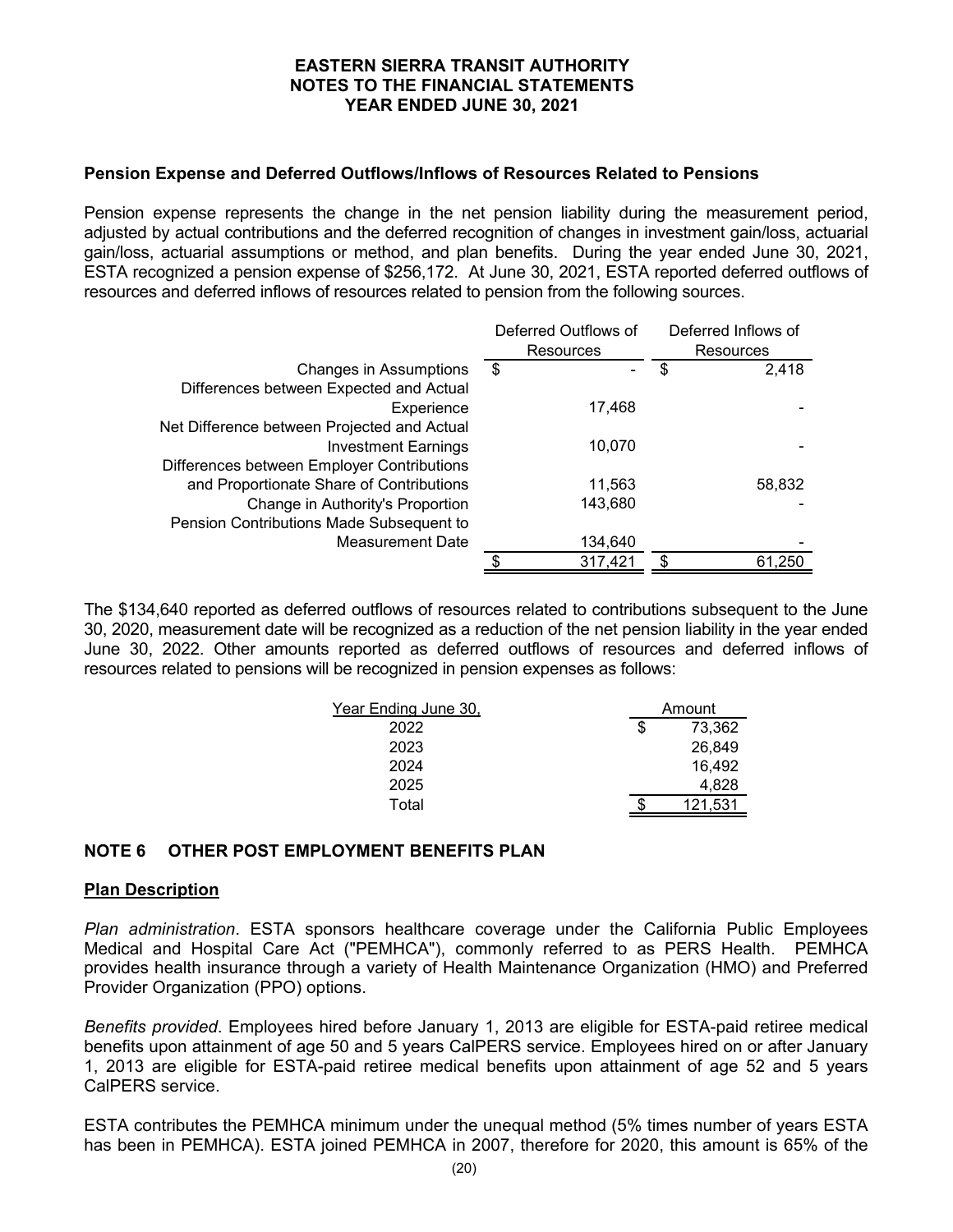PEMHCA minimum (\$139), or \$90.35 per month. In 2021, this amount is 70% of the PEMHCA minimum (\$143), or \$100.10 per month. In addition to the PEMHCA minimum, ESTA pays administrative fees of 0.24% per premium. Also, survivor benefits are available.

Plan membership. At July 1, 2019, membership consisted of the following:

| Inactive plan members or beneficiaries currently |    |
|--------------------------------------------------|----|
| receiving benefit payments                       |    |
| Active plan members                              | 50 |

Contributions – ESTA currently finances benefits on a pay-as-you-go basis.

### **Total OPEB Liability**

ESTA's Total OPEB Liability was measured as of June 30, 2020 and the Total OPEB Liability used to calculate the Net OPEB Liability was determined by an actuarial valuation as of July 1, 2019. Standard actuarial update procedures were used to project/discount from valuation to measurement dates.

### **Actuarial Assumptions**

The total OPEB liability was determined using the following actuarial assumptions, applied to all periods included in the measurement, unless otherwise specified:

| Salary increases        | 3.00 percent                      |
|-------------------------|-----------------------------------|
| Medical cost trend rate | 5.9 percent for 2020 decreasing   |
|                         | 0.10 percent annually to an       |
|                         | ultimate rate of 5.00 percent for |
|                         | 2029 and later years              |
| Inflation rate          | 3.00 percent                      |

Pre-retirement mortality rates were based on the RP-2014 Employee Mortality Table for Males or Females, as appropriate, without projection. Post-retirement mortality rates were based on the RP-2014 Health Annuitant Mortality Table for Males or Females, as appropriate, without projection.

*Discount rate*. GASB 75 requires a discount rate that reflects the following:

a) The long-term expected rate of return on OPEB plan investments – to the extent that the OPEB plan's fiduciary net position (if any) is projected to be sufficient to make projected benefit payments and assets are expected to be invested using a strategy to achieve that return;

b) A yield or index rate for 20-year, tax-exempt general obligation municipal bonds with an average rating of AA/Aa or higher – to the extent that the conditions in (a) are not met.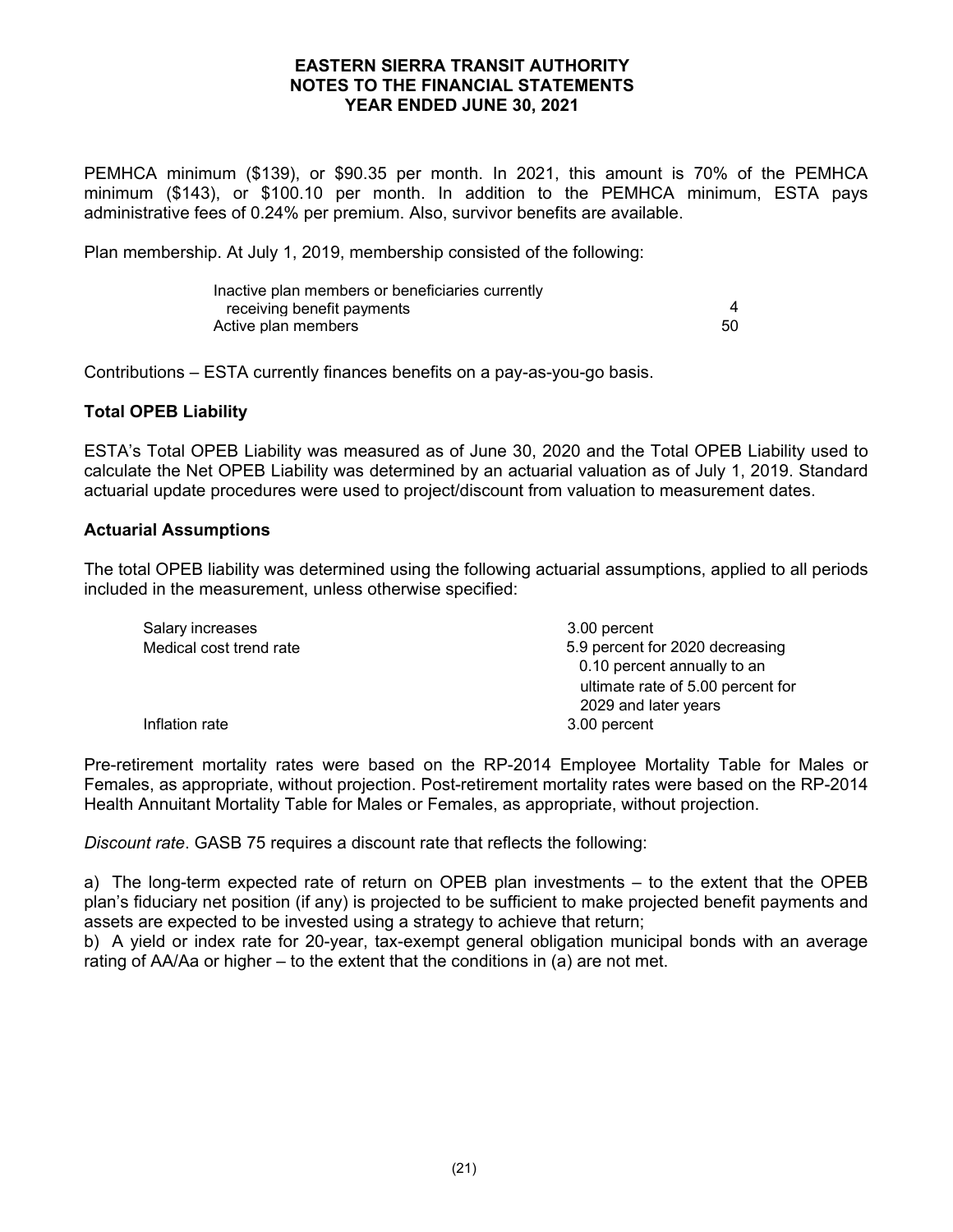To determine a resulting single (blended) rate, the amount of the plan's projected fiduciary net position (if any) and the amount of projected benefit payments is compared in each period of projected benefit payments. The discount rate used to measure ESTA's Total OPEB liability is based on these requirements and the following information:

|                       |               | Municipal       |          |
|-----------------------|---------------|-----------------|----------|
|                       |               | <b>Bond 20-</b> |          |
|                       |               | Year High       |          |
|                       | Measurement   | Grade Rate      | Discount |
| <b>Reporting Date</b> | Date          | Index           | Rate     |
| June 30, 2021         | June 30, 2020 | 2.45%           | 2.45%    |

The discount rate was reduced by 0.68% from the prior year discount rate of 3.13%.

# **Changes in the Total OPEB Liability**

The table below shows the changes in the Total OPEB liability, the Plan Fiduciary Net Position, and the Net OPEB liability as of the measurement date June 30, 2020

|                                  | Increase (Decrease)            |           |    |                                       |    |                       |  |  |
|----------------------------------|--------------------------------|-----------|----|---------------------------------------|----|-----------------------|--|--|
| Balance - July 1, 2019           | <b>Total OPEB</b><br>Liability |           |    | Plan Fiduciary<br><b>Net Position</b> |    | Net OPEB<br>Liability |  |  |
|                                  | \$                             | 857,106   | \$ |                                       | \$ | 857,106               |  |  |
| Change in the Year:              |                                |           |    |                                       |    |                       |  |  |
| Service Cost                     |                                | 147,791   |    |                                       |    | 147,791               |  |  |
| Interest on Total OPEB Liability |                                | 31,389    |    |                                       |    | 31,389                |  |  |
| Difference Between Expected and  |                                |           |    |                                       |    |                       |  |  |
| <b>Actual Experience</b>         |                                |           |    |                                       |    |                       |  |  |
| <b>Changes of Assumptions</b>    |                                | 100,632   |    |                                       |    | 100,632               |  |  |
| <b>Benefit Payments</b>          |                                | (4, 151)  |    | (4, 151)                              |    |                       |  |  |
| <b>Contributions - Employer</b>  |                                |           |    | 4,151                                 |    | (4, 151)              |  |  |
| <b>Net Changes</b>               |                                | 275,661   |    |                                       |    | 275,661               |  |  |
| Balance - June 30, 2020          |                                | 1,132,767 |    |                                       |    | 1,132,767             |  |  |

Amount includes implicit subsidy associated with benefits paid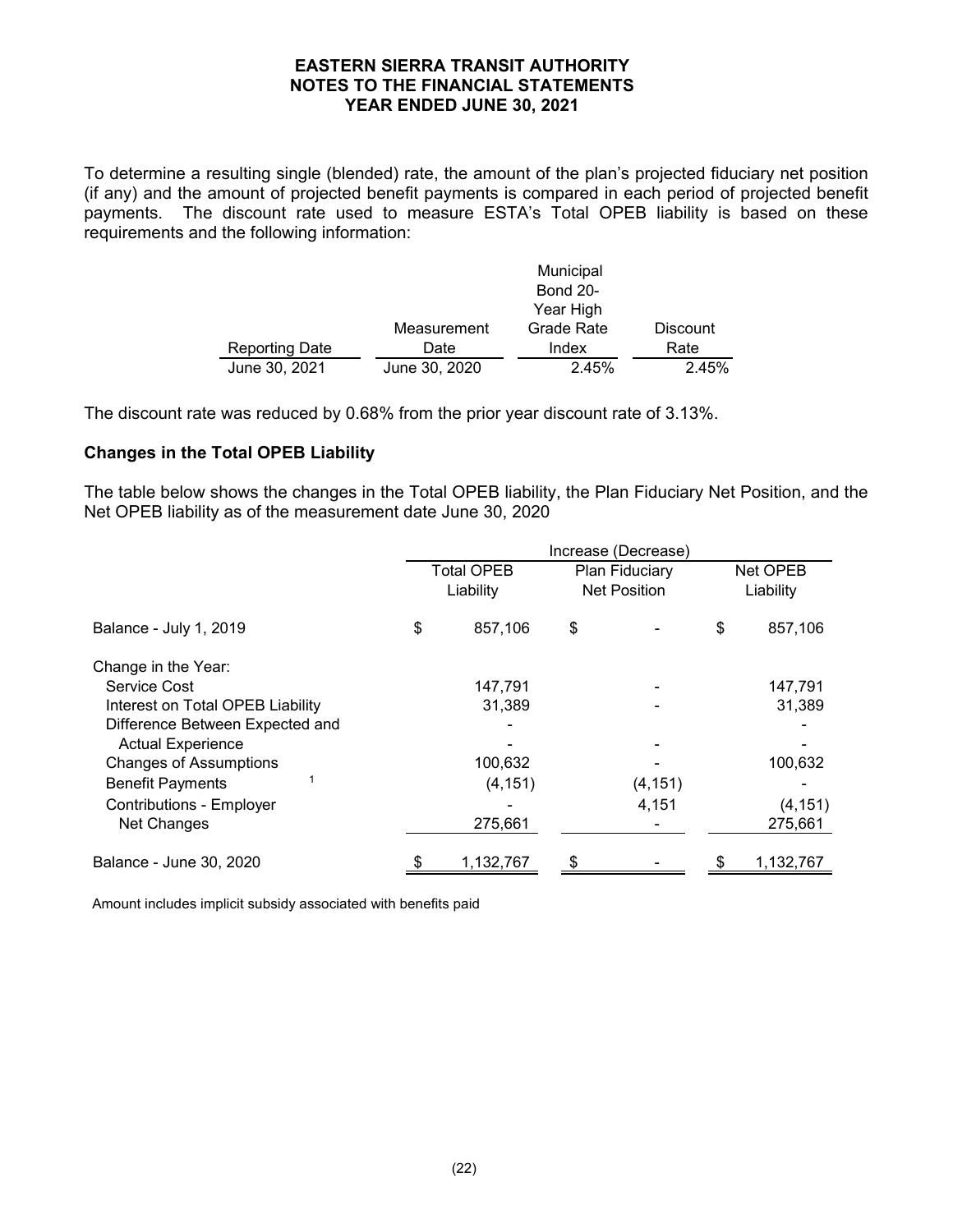# **Sensitivity of the Net OPEB Liability to Changes in the Discount Rate**

The following presents the net OPEB liability of ESTA, as well as what ESTA's net OPEB liability would be if it were calculated using a discount rate that is 1-percentage-point lower or 1-percentage-point higher than the current discount rate.

|                    | 1% Decrease<br>1.45% |           |     | Discount Rate<br>2.45% |  | 1% Increase<br>3.45% |  |  |
|--------------------|----------------------|-----------|-----|------------------------|--|----------------------|--|--|
| Net OPEB Liability |                      | 1.310.731 | \$. | 1.132.767              |  | 989,556              |  |  |

The following presents the net OPEB liability of ESTA, as well as what ESTA's net OPEB liability would be if it were calculated using healthcare cost trend rates that are 1-percentage-point lower or 1 percentage-point higher than the current healthcare cost trend rates.

|                    | 1% Decrease<br>$(4.90\% \text{ to } 4.00\%)$ |         | Trend Rate<br>$(5.90\% \text{ to } 5.00\%)$ | 1% Increase<br>$(6.90\% \text{ to } 6.00\%)$ |           |  |
|--------------------|----------------------------------------------|---------|---------------------------------------------|----------------------------------------------|-----------|--|
| Net OPEB Liability |                                              | 972.098 | 1.132.767                                   |                                              | 1,333,824 |  |

### **OPEB Expense, Deferred Outflows and Deferred Inflows of Resources Related to OPEB**

For the year ended June 30, 2021, ESTA recognized OPEB expense of \$133,696. OPEB expense represents the change in the total OPEB liability during the measurement period, adjusted for actual contributions and the deferred recognition of changes in actuarial assumptions or method. At June 30, 2021, ESTA reported deferred outflows of resources and deferred inflows of resources related to OPEB from the following sources:

|                                                                                                                                                       | Deferred Outflows of<br>Resources |                   | Deferred Inflows of<br>Resources |                  |  |
|-------------------------------------------------------------------------------------------------------------------------------------------------------|-----------------------------------|-------------------|----------------------------------|------------------|--|
| Employer contributions made<br>subsequent to the<br>measurement date<br>Change in assumptions<br>Difference between expected<br>and actual experience | S                                 | 46,441<br>115,844 | S                                | 17,871<br>10,718 |  |
| Total                                                                                                                                                 |                                   | 162,285           |                                  | 28,589           |  |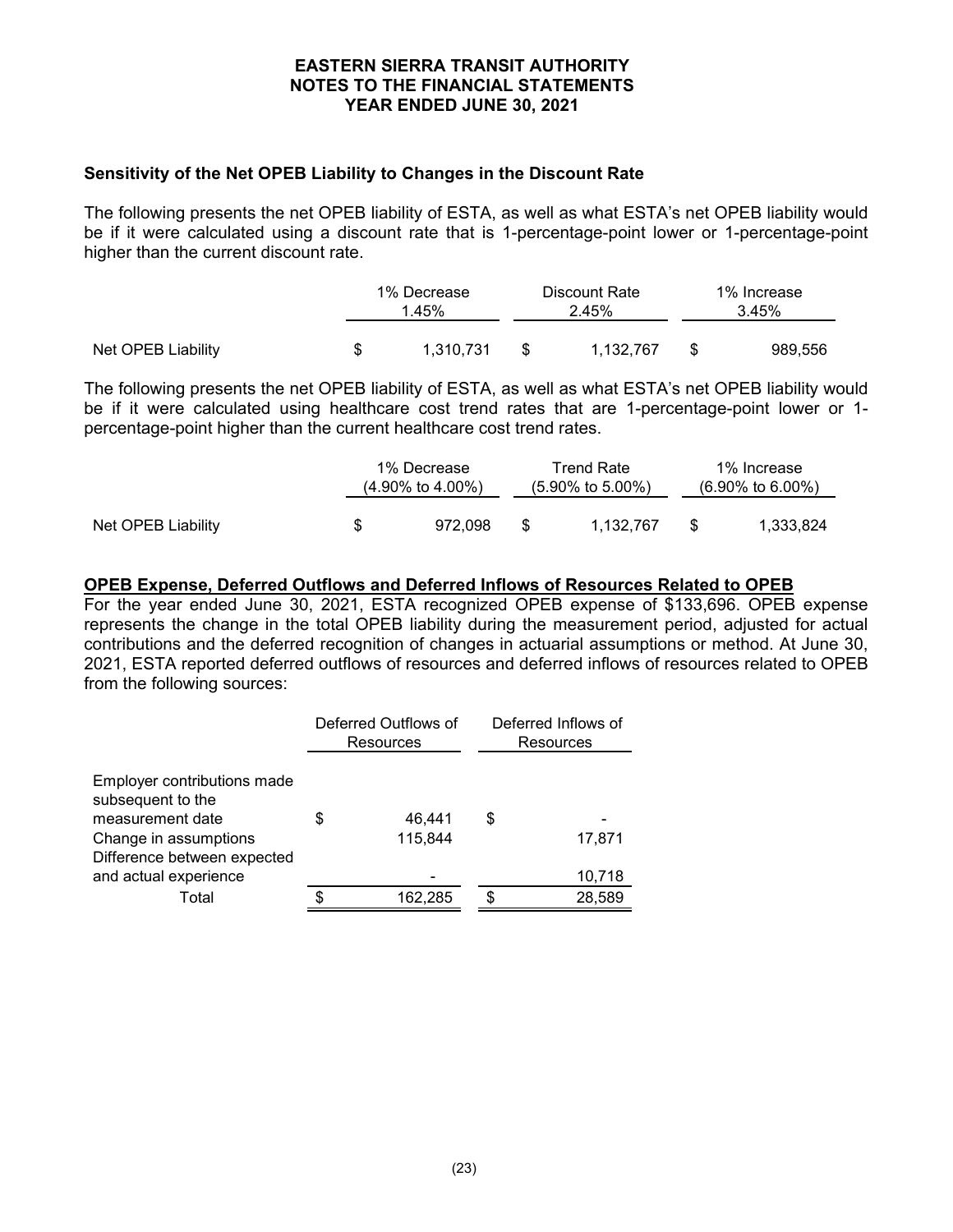The \$46,411 reported as deferred outflows of resources related to contributions subsequent to the June 30, 2020 measurement date will be recognized as a reduction of the total OPEB liability in the fiscal year ending June 30, 2022. Other amounts reported as deferred outflows of resources and deferred inflows of resources related to OPEB will be recognized as OPEB expense as follows:

| Year Ended June 30, | Amount |
|---------------------|--------|
| 2022                | 22,672 |
| 2023                | 22,672 |
| 2024                | 27,142 |
| 2025                | 14,769 |
|                     |        |
|                     | 87,255 |
|                     |        |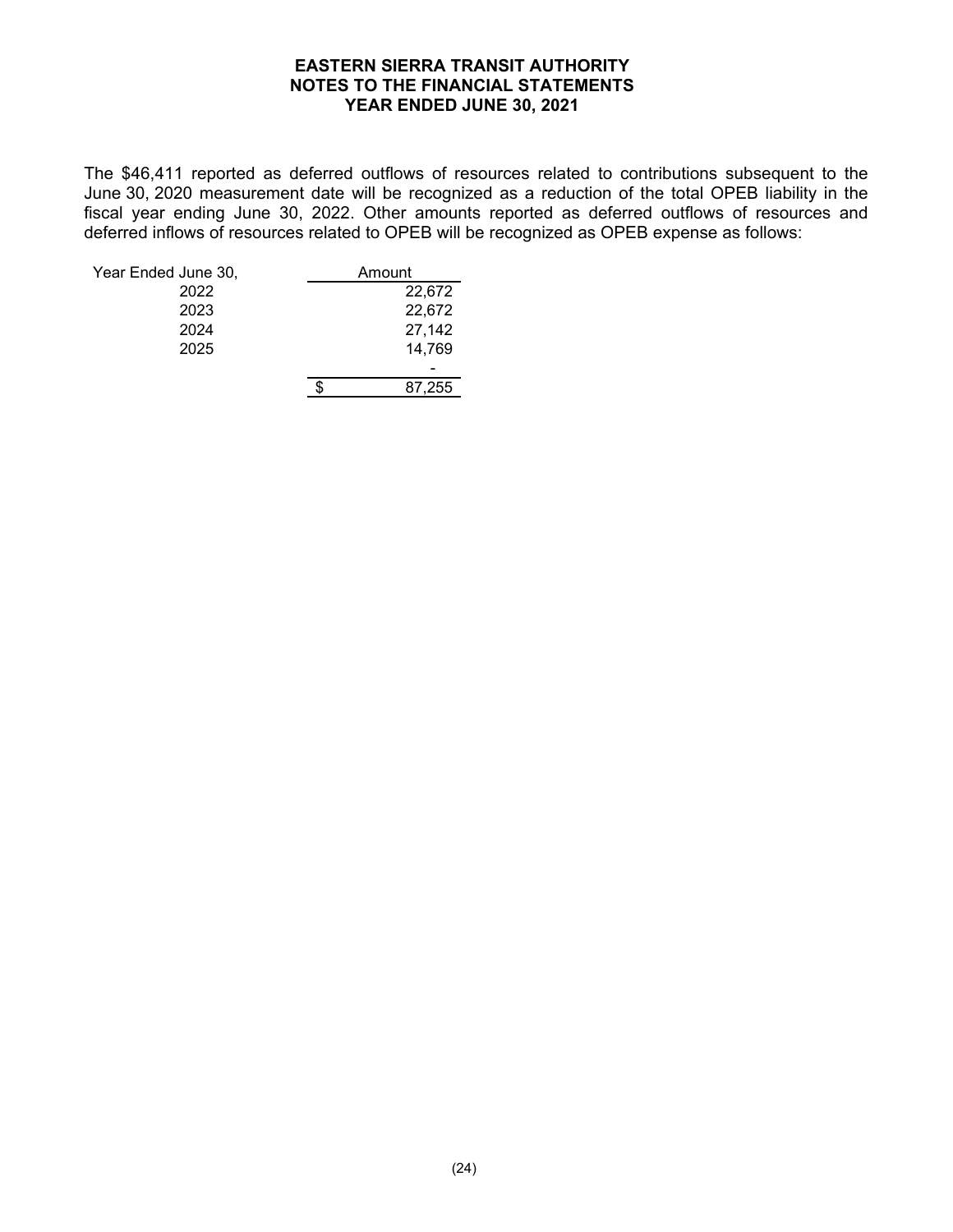### **EASTERN SIERRA TRANSIT AUTHORITY REQUIRED SUPPLEMENTARY INFORMATION LAST TEN MEASUREMENT DATES**

# **Other Postemployment Benefits Plan (OPEB) – Schedule of Changes in the Net OPEB Liability and Related Ratios**

Last 10 Fiscal Years\*

|                                                    | FY2018 |           | FY2019 |           | FY2020     |           |            | FY2021    |
|----------------------------------------------------|--------|-----------|--------|-----------|------------|-----------|------------|-----------|
| <b>Total OPEB Liability</b>                        |        |           |        |           |            |           |            |           |
| Service Cost                                       | \$     | 74,075    | \$     | 76,297    | \$         | 131,215   | \$         | 147,791   |
| Interest                                           |        | 16,306    |        | 19,066    |            | 28,599    |            | 31,389    |
| Actual and Expected Experience Difference          |        |           |        |           |            | (17, 416) |            |           |
| <b>Changes of Assumptions</b>                      |        |           |        | (40, 212) |            | 60,271    |            | 100,632   |
| <b>Benefit Payments</b>                            |        | (2, 116)  |        | (2, 294)  |            | (8,699)   |            | (4, 151)  |
| Net Changes in Total OPEB Liability                |        | 88,265    |        | 52.857    |            | 193,970   |            | 275,661   |
| Total OPEB Liability - beginning                   |        | 522,014   |        | 610,279   |            | 663,136   |            | 857,106   |
| Total OPEB Liability - ending (a)                  |        | 610,279   | \$     | 663,136   | \$         | 857,106   | \$         | 1,132,767 |
| <b>Plan Fiduciary Net Position</b>                 |        |           |        |           |            |           |            |           |
| <b>Contributions - Employer</b>                    | \$     | 2,116     | \$     | 2.294     | \$         | 8.699     | \$         | 4.151     |
| <b>Benefit Payments</b>                            |        | (2, 116)  |        | (2, 294)  |            | (8,699)   |            | (4, 151)  |
| Net Change in Plan Fiduciary Net Position          |        |           |        |           |            |           |            |           |
| Plan Fiduciary Net Position - beginning            |        |           |        |           |            |           |            |           |
| Plan Fiduciary Net Position - ending (b)           | \$     |           | \$.    |           | \$         |           | \$         |           |
|                                                    |        |           |        |           |            |           |            |           |
| ESTA's Net OPEB Liability - ending (a) - (b)       | \$     | 610,279   | \$     | 663,136   | $\sqrt{3}$ | 857,106   | $\sqrt{3}$ | 1,132,767 |
| Plan Fiduciary Net Position as a Percentage of the |        |           |        |           |            |           |            |           |
| <b>Total OPEB Liability</b>                        |        | 0.00%     |        | 0.00%     |            | 0.00%     |            | $0.00\%$  |
|                                                    |        |           |        |           |            |           |            |           |
| Covered Employee Payroll                           | \$     | 1,285,438 | \$     | 1,469,433 | \$         | 1,507,323 | \$         | 1,361,712 |
| ESTA's Net OPEB Liability as a Percentage of       |        |           |        |           |            |           |            |           |
| <b>Covered Employee Payroll</b>                    |        | 47.48%    |        | 45.13%    |            | 56.86%    |            | $0.00\%$  |
|                                                    |        |           |        |           |            |           |            |           |
| <b>Measurement Date</b>                            |        | 6/30/2017 |        | 6/30/2018 |            | 6/30/2019 |            | 6/30/2020 |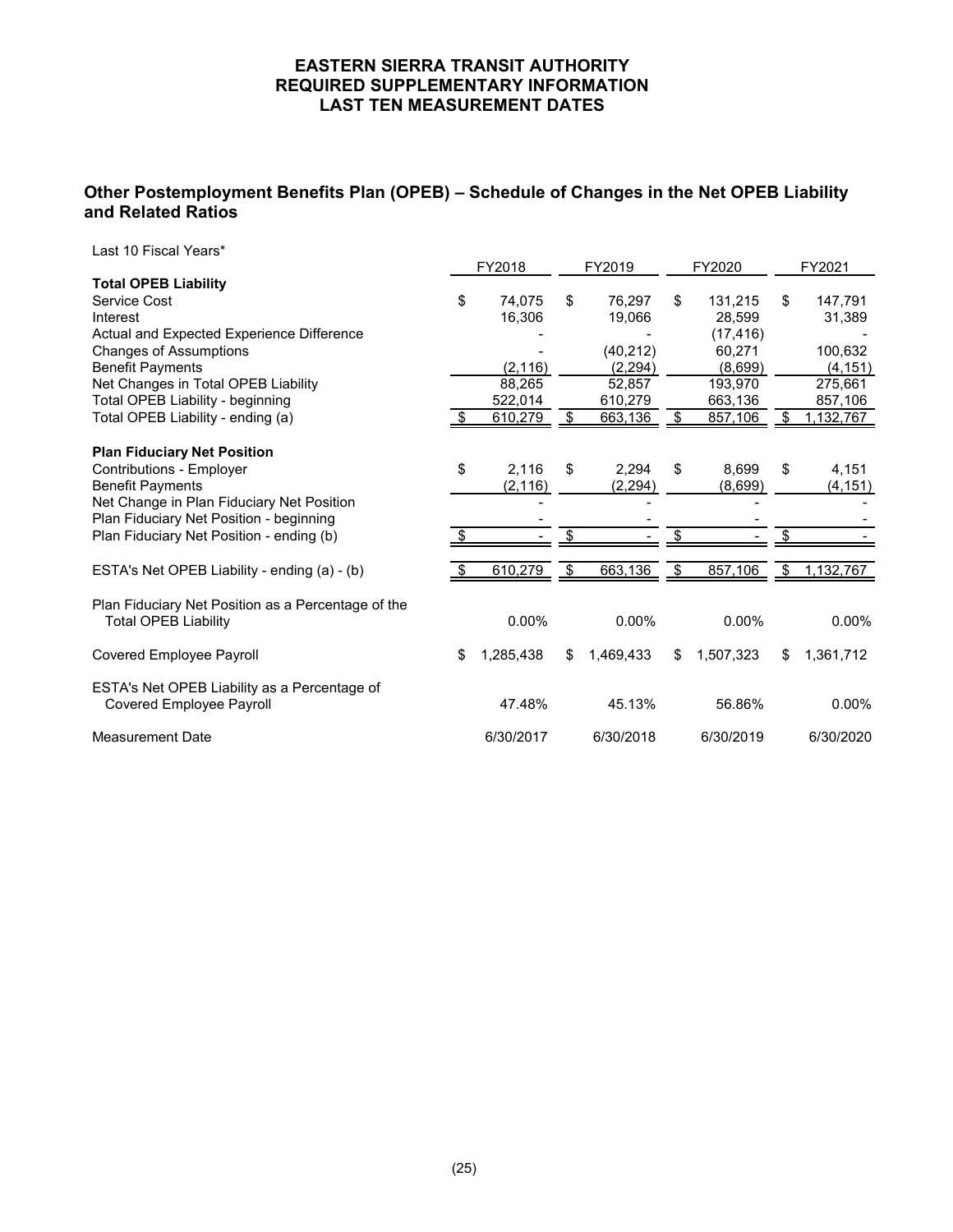### **EASTERN SIERRA TRANSIT AUTHORITY REQUIRED SUPPLEMENTARY INFORMATION YEAR ENDED JUNE 30, 2021**

# **Schedule of ESTA's Proportionate Share of the Net Pension Liability (Last 10 Measurement Periods\*):**

|             |                                                | ESTA's                            |                                     | ESTA's                            | <b>Plan Fiduciary</b><br>Net Position as a |
|-------------|------------------------------------------------|-----------------------------------|-------------------------------------|-----------------------------------|--------------------------------------------|
| Measurement | <b>ESTA's Proportion of</b><br>the Net Pension | Proportionate<br>Share of the Net | <b>ESTA's Covered</b>               | Proportionate<br>Share of the Net | Percentage of the<br><b>Total Pension</b>  |
| Date        | Liability                                      | <b>Pension Liability</b>          | <b>Pension Liability</b><br>Payroll |                                   | Liability                                  |
| 2014        | Varies by plan                                 | \$<br>413,616                     | \$<br>1,366,206                     | 30.27 %                           | 79.87 %                                    |
| 2015        | 0.0166%                                        | 387.894                           | 1,582,603                           | 24.51 %                           | 83.27 %                                    |
| 2016        | 0.0156%                                        | 540.971                           | 1.517.088                           | 35.66 %                           | 80.22 %                                    |
| 2017        | 0.0038%                                        | 149,988                           | 1,296,176                           | 11.57 %                           | 75.39%                                     |
| 2018        | 0.0033%                                        | 122,894                           | 1,285,439                           | 9.56%                             | 77.69%                                     |
| 2019        | 0.0055%                                        | 218,344                           | 1,469,433                           | 14.86%                            | 77.69%                                     |
| 2020        | 0.0080%                                        | 338,982                           | 1,507,323                           | 22.49%                            | 77.73%                                     |

# **CalPERS — Schedule of ESTA Contributions (Last 10 Fiscal Years\*)**

|                    | Actuarially<br>Determined | <b>Total Actual</b> | Contribution         |    | <b>ESTA's Covered</b> | Contributions as a<br>Percentage of |  |
|--------------------|---------------------------|---------------------|----------------------|----|-----------------------|-------------------------------------|--|
| <b>Fiscal Year</b> | Contribution              | Contributions       | Deficiency (Excess)  |    | Pavroll               | <b>Covered Payroll</b>              |  |
| 2015               | \$<br>183,362             | (183, 362)          | \$<br>$\blacksquare$ | \$ | 1,582,603             | 11.59%                              |  |
| 2016               | 209,515                   | (209, 515)          |                      |    | 1,517,088             | 13.81%                              |  |
| 2017               | 227.073                   | (690, 642)          | (463, 569)           |    | 1,296,176             | 53.28%                              |  |
| 2018               | 190.183                   | (190, 183)          |                      |    | 1,285,438             | 14.80%                              |  |
| 2019               | 123.337                   | (123, 337)          |                      |    | 1.469.433             | 8.39%                               |  |
| 2020               | 137.639                   | (137, 639)          |                      |    | 1,507,323             | 9.13%                               |  |
| 2021               | 134.640                   | (134, 640)          |                      |    | 1,361,712             | 9.89%                               |  |

\*Amounts presented above were determined as of 6/30. Additional years will be presented as they become available.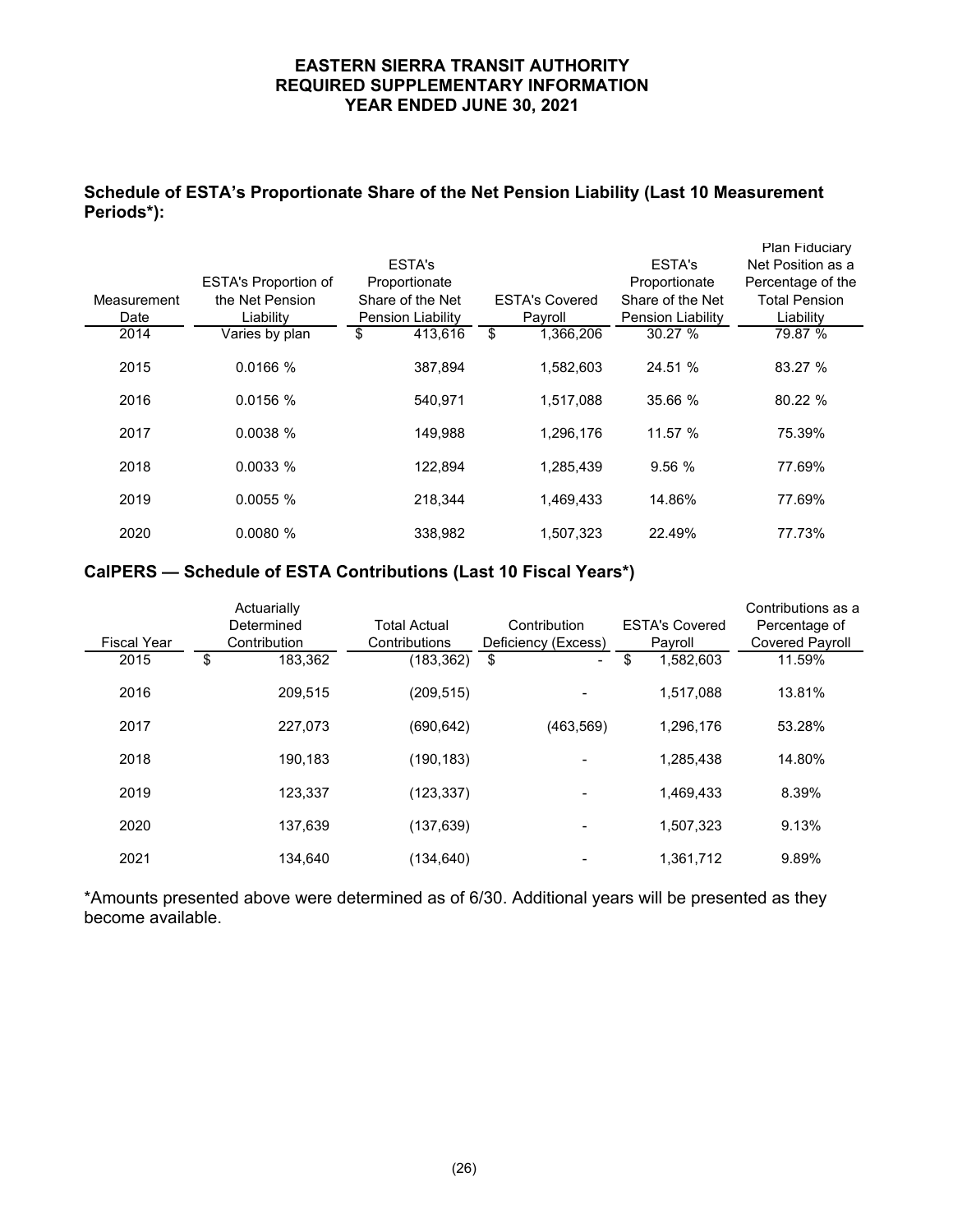# **EASTERN SIERRA TRANSIT AUTHORITY SCHEDULE OF EXPENDITURES OF FEDERAL AWARDS YEAR ENDED JUNE 30, 2021**

| Federal Grantor/Pass-Through Grantor/Program Title                              | Federal<br>Assistance Listing<br>Number | Pass-Through<br>Entity Identifying<br>Number | Disbursements/<br>Expenditures | Expenditures<br>to<br>Subrecipients |  |
|---------------------------------------------------------------------------------|-----------------------------------------|----------------------------------------------|--------------------------------|-------------------------------------|--|
| U.S. Department of Transportation                                               |                                         |                                              |                                |                                     |  |
| Passed through CalTrans:                                                        |                                         |                                              |                                |                                     |  |
| FTA Section 5311 Formula Grants for Rural Areas                                 | 20.509                                  |                                              | \$<br>205,841                  | \$                                  |  |
| COVID-19 Formula Grants for Rural Areas                                         | 20.509                                  |                                              | 433,394                        |                                     |  |
| COVID-19 Formula Grants for Rural Areas                                         | 20.509                                  |                                              | 460,703                        |                                     |  |
| Subtotal Federal Assistance Listing Number 20.509                               |                                         |                                              | 1,099,938                      |                                     |  |
| FTA Section 5310 Enhanced Mobility of Seniors and Individuals with Disabilities | 20.513                                  |                                              | 21,312                         |                                     |  |
| FTA Section 5339 Grants for Buses and Bus Facilities Formula Program            | 20.526                                  |                                              | 235,761                        |                                     |  |
| Total U.S. Department of Transportation                                         |                                         |                                              | 1,357,011<br>\$                | \$                                  |  |
| <b>Total Expenditures of Federal Awards</b>                                     |                                         |                                              | 1.357.011                      | \$                                  |  |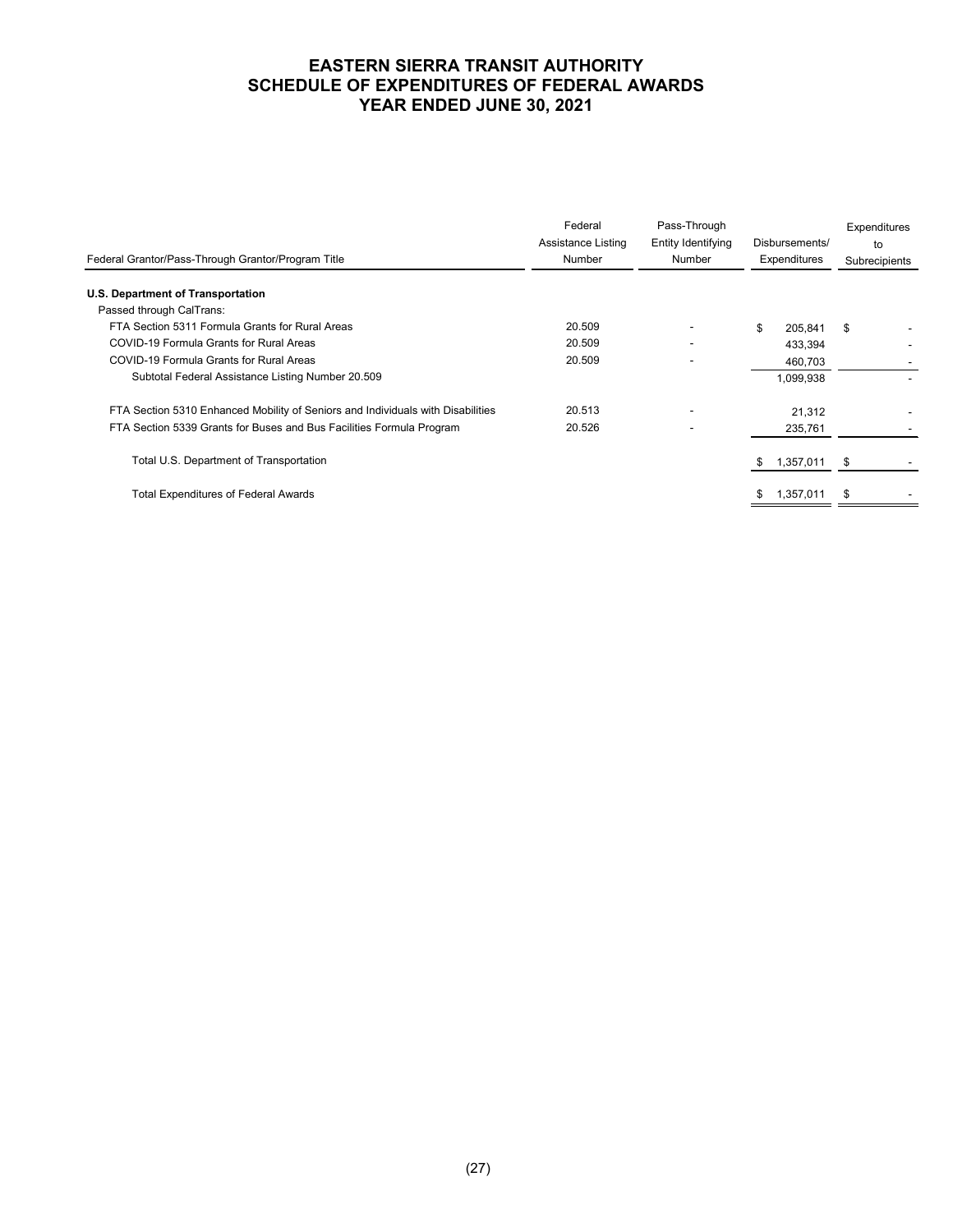### **EASTERN SIERRA TRANSIT AUTHORITY NOTES TO THE SCHEDULE OF EXPENDITURES OF FEDERAL AWARDS YEAR ENDED JUNE 30, 2021**

# **NOTE 1 REPORTING ENTITY**

The accompanying Schedule of Expenditures of Federal Awards presents the activity of all federal awards programs of the Eastern Sierra Transit Authority (the Authority). The Authority's reporting entity is defined in Note 1 to the basic financial statements. All federal awards received directly from federal agencies as well as federal awards passed through other government agencies are included in the schedule.

# **NOTE 2 BASIS OF PRESENTATION**

The accompanying Schedule of Expenditures of Federal Awards is prepared on the accrual basis of accounting. Such expenditures are recognized following the cost principles contained in the Uniform Guidance, wherein certain types of expenditures are not allowable or are limited to reimbursement*.* Because the Schedule presents only a selected portion of the operations of the Authority, it is not intended to and does not present the financial position, changes in net position, or cashflows of the Authority.

# **NOTE 3 INDIRECT COST RATE**

The Authority elected not to use the 10% de minimis indirect cost rate as allowed in 2 CFR§200.414.

# **NOTE 4 PASS-THROUGH ENTITIES' IDENTIFYING NUMBER**

When federal awards were received from a pass-through entity, the schedule of expenditures of federal awards shows, if available, the identifying number assigned by the pass-through entity. When no identifying number is shown, the Authority determined that no identifying number is assigned for the program or the Authority was unable to obtain an identifying number from the pass-through entity.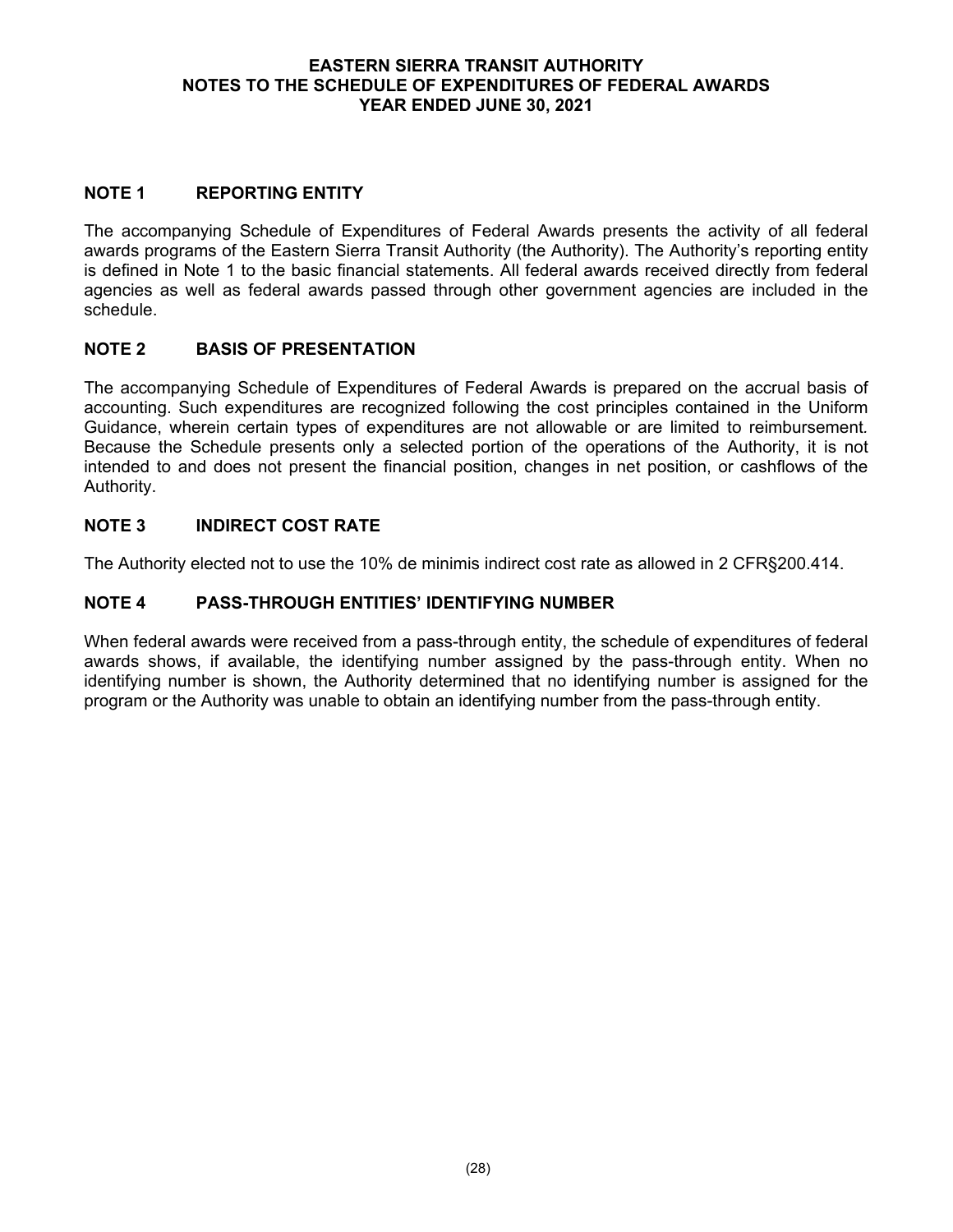

### **INDEPENDENT AUDITORS' REPORT ON INTERNAL CONTROL OVER FINANCIAL REPORTING AND ON COMPLIANCE AND OTHER MATTERS BASED ON AN AUDIT OF FINANCIAL STATEMENTS PERFORMED IN ACCORDANCE WITH** *GOVERNMENT AUDITING STANDARDS*

Board of Directors Eastern Sierra Transit Authority Bishop, California

We have audited, in accordance with the auditing standards generally accepted in the United States of America and the standards applicable to financial audits contained in *Government Auditing Standards*  issued by the Comptroller General of the United States, the financial statements of the Eastern Sierra Transit Authority (ESTA), as of and for the year ended June 30, 2021, and the related notes to the financial statements, and have issued our report thereon dated January 26, 2022.

# **Internal Control Over Financial Reporting**

In planning and performing our audit of the financial statements, we considered ESTA's internal control over financial reporting (internal control) as a basis for designing audit procedures that are appropriate in the circumstances for the purpose of expressing our opinion on the financial statements, but not for the purpose of expressing an opinion on the effectiveness of ESTA's internal control. Accordingly, we do not express an opinion on the effectiveness of ESTA's internal control.

A *deficiency in internal control* exists when the design or operation of a control does not allow management or employees, in the normal course of performing their assigned functions, to prevent, or detect and correct, misstatements on a timely basis. A *material weakness* is a deficiency, or a combination of deficiencies, in internal control such that there is a reasonable possibility that a material misstatement of the entity's financial statements will not be prevented or detected and corrected on a timely basis. A *significant deficiency* is a deficiency, or a combination of deficiencies, in internal control that is less severe than a material weakness yet important enough to merit attention by those charged with governance.

Our consideration of internal control was for the limited purpose described in the first paragraph of this section and was not designed to identify all deficiencies in internal control that might be material weaknesses or significant deficiencies. Given these limitations, during our audit we did not identify any deficiencies in internal control that we consider to be material weaknesses. However, material weaknesses may exist that have not been identified.

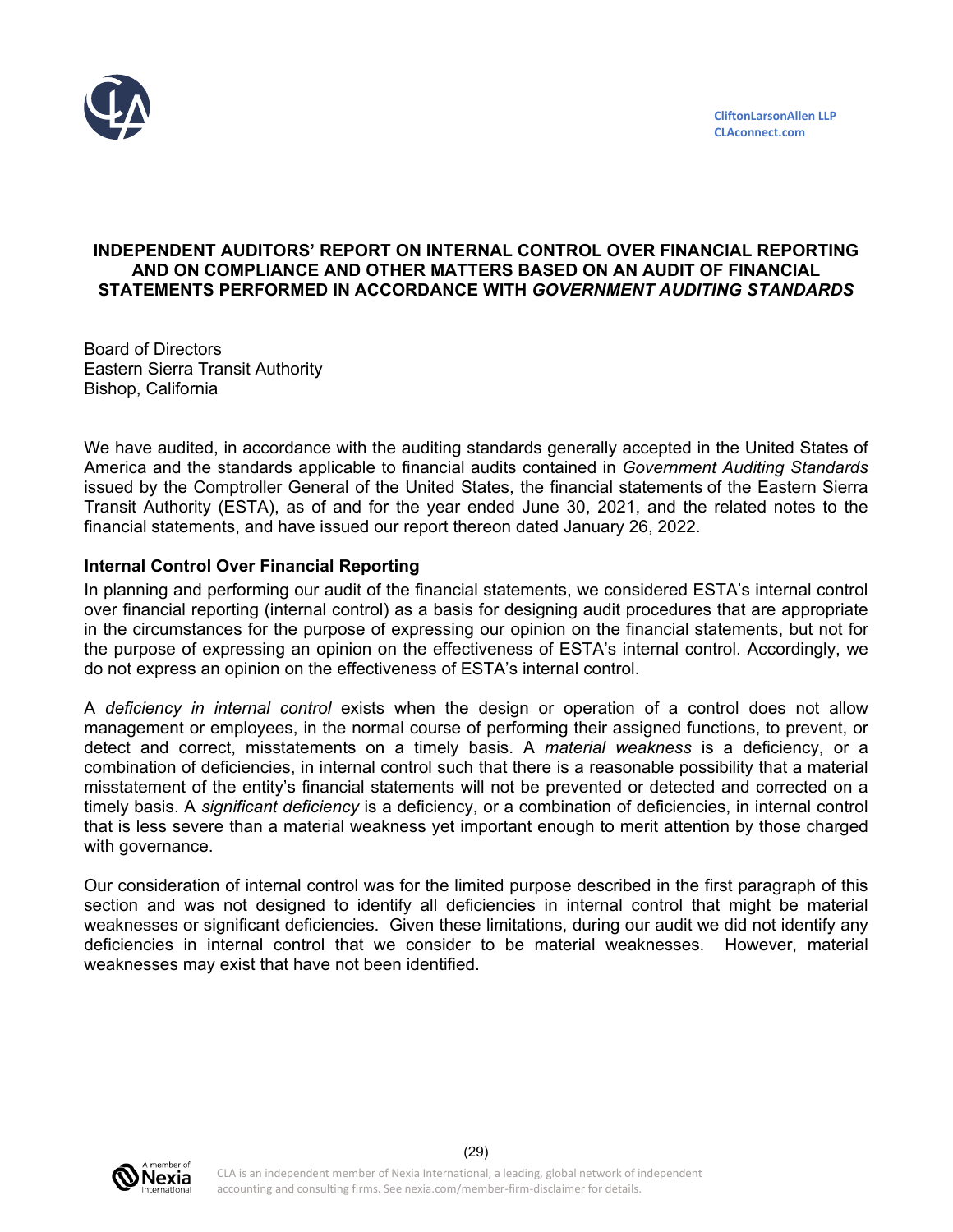### **Compliance and Other Matters**

As part of obtaining reasonable assurance about whether ESTA's financial statements are free from material misstatement, we performed tests of its compliance with certain provisions of laws, regulations, contracts, and grant agreements, noncompliance with which could have a direct and material effect on the financial statements. However, providing an opinion on compliance with those provisions was not an objective of our audit, and accordingly, we do not express such an opinion. The results of our tests disclosed no instances of noncompliance or other matters that are required to be reported under *Government Auditing Standards*.

### **Purpose of this Report**

The purpose of this report is solely to describe the scope of our testing of internal control and compliance and the results of that testing, and not to provide an opinion on the effectiveness of the entity's internal control or on compliance. This report is an integral part of an audit performed in accordance with *Government Auditing Standards* in considering the entity's internal control and compliance. Accordingly, this communication is not suitable for any other purpose.

Clifton Larson Allen LLP

**CliftonLarsonAllen LLP** 

Roseville, California January 26, 2022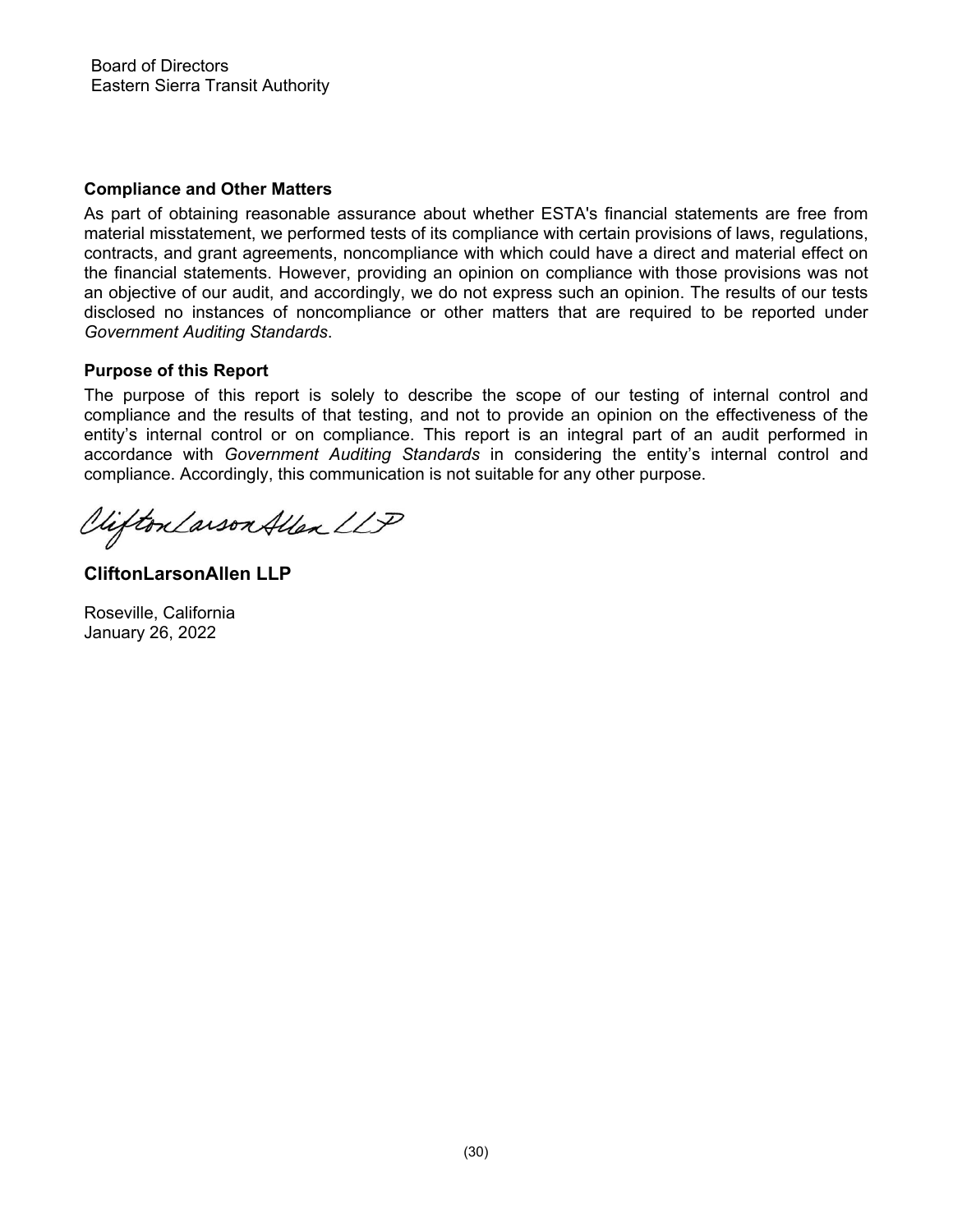

### **REPORT ON COMPLIANCE OVER FINANCIAL REPORTING BASED ON AN AUDIT OF FINANCIAL STATEMENTS PERFORMED IN ACCORDANCE WITH THE STATUTES, RULES, AND REGULATIONS OF THE CALIFORNIA TRANSPORTATION DEVELOPMENT ACT AND THE ALLOCATION INSTRUCTIONS AND RESOLUTIONS OF THE LOCAL TRANSPORTATION COMMISSION**

Board of Directors Eastern Sierra Transit Authority Bishop, California

We have audited the financial statements of the Eastern Sierra Transit Authority (ESTA) as of and for the year ended June 30, 2021 and have issued our report thereon dated January 26, 2022. We conducted our audit in accordance with auditing standards generally accepted in the United States of America and the standards applicable to financial audits contained in *Government Auditing Standards*, issued by the Comptroller General of the United States.

As part of obtaining reasonable assurance about whether the Eastern Sierra Transit Authority's financial statements are free from material misstatement, we performed tests of its compliance with certain provisions of laws, regulations, contracts and grants, noncompliance with which could have a direct and material effect on the financial statements. Additionally, we performed tests to determine that allocations made and expenditures paid by the Mono County Local Transportation Commission and Inyo County Transportation Commission were made in accordance with the allocation instructions and resolutions of the Commission and in conformance with the California Transportation Development Act. Specifically, we performed each of the specific tasks identified in the California Code of Regulations Section 6667 that are applicable to the Eastern Sierra Transit Authority. In connection with our audit, nothing came to our attention that caused us to believe the Eastern Sierra Transit Authority failed to comply with the Statutes, Rules, and Regulations of the California Transportation Development Act and the allocation instructions and resolutions of the Local Transportation Commission. However, providing an opinion on compliance with those provisions was not an objective of our audit and, accordingly, we do not express such an opinion.

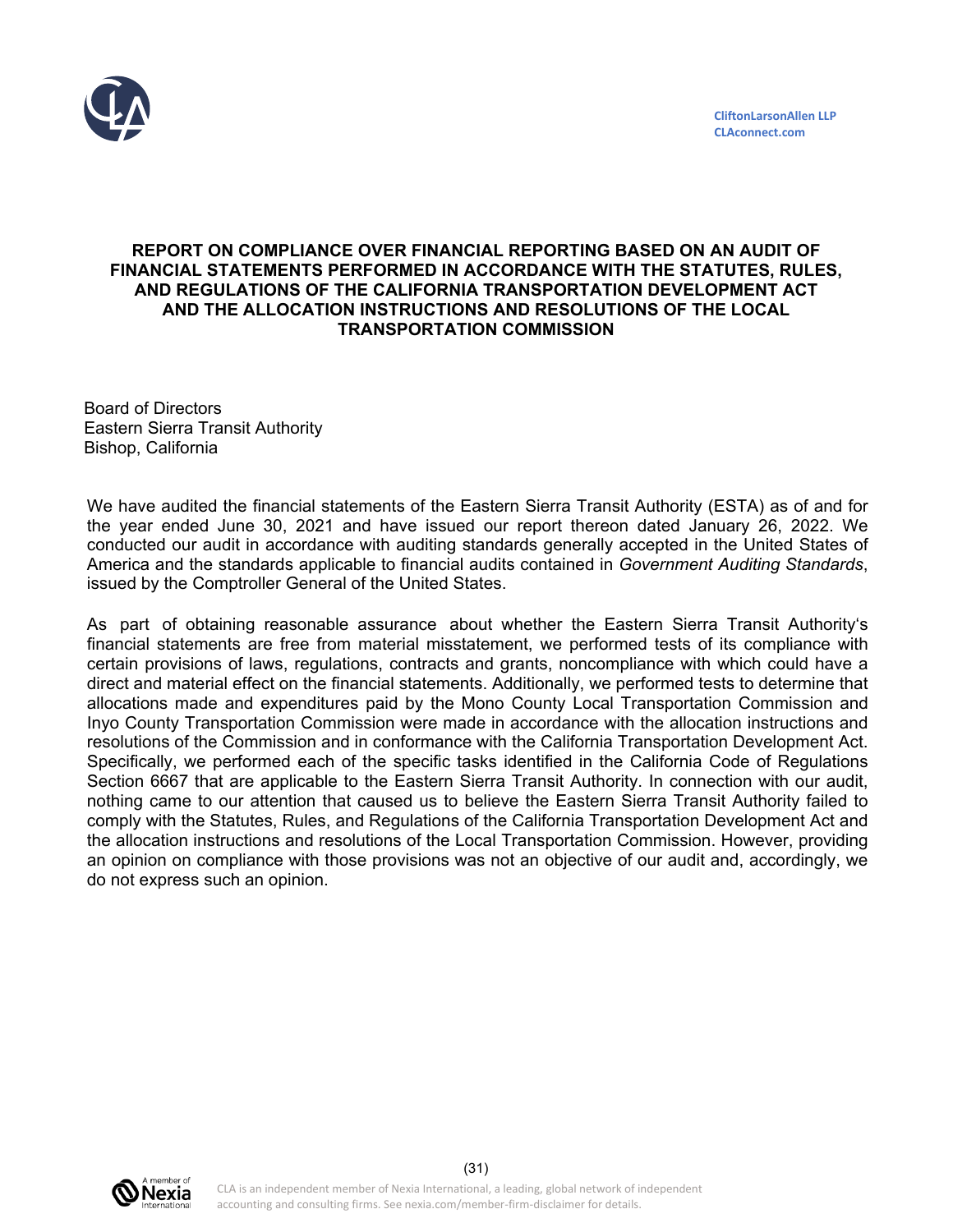This report is intended solely for the information and use of the Eastern Sierra Transit Authority, the Mono County Local Transportation Commission, the Inyo County Local Transportation Commission, management, the California Department of Transportation, and the State Controller's Office and is not intended to be, and should not be, used by anyone other than these specified parties.

Clifton Larson Allen LLP

**CliftonLarsonAllen LLP** 

Roseville, California January 26, 2022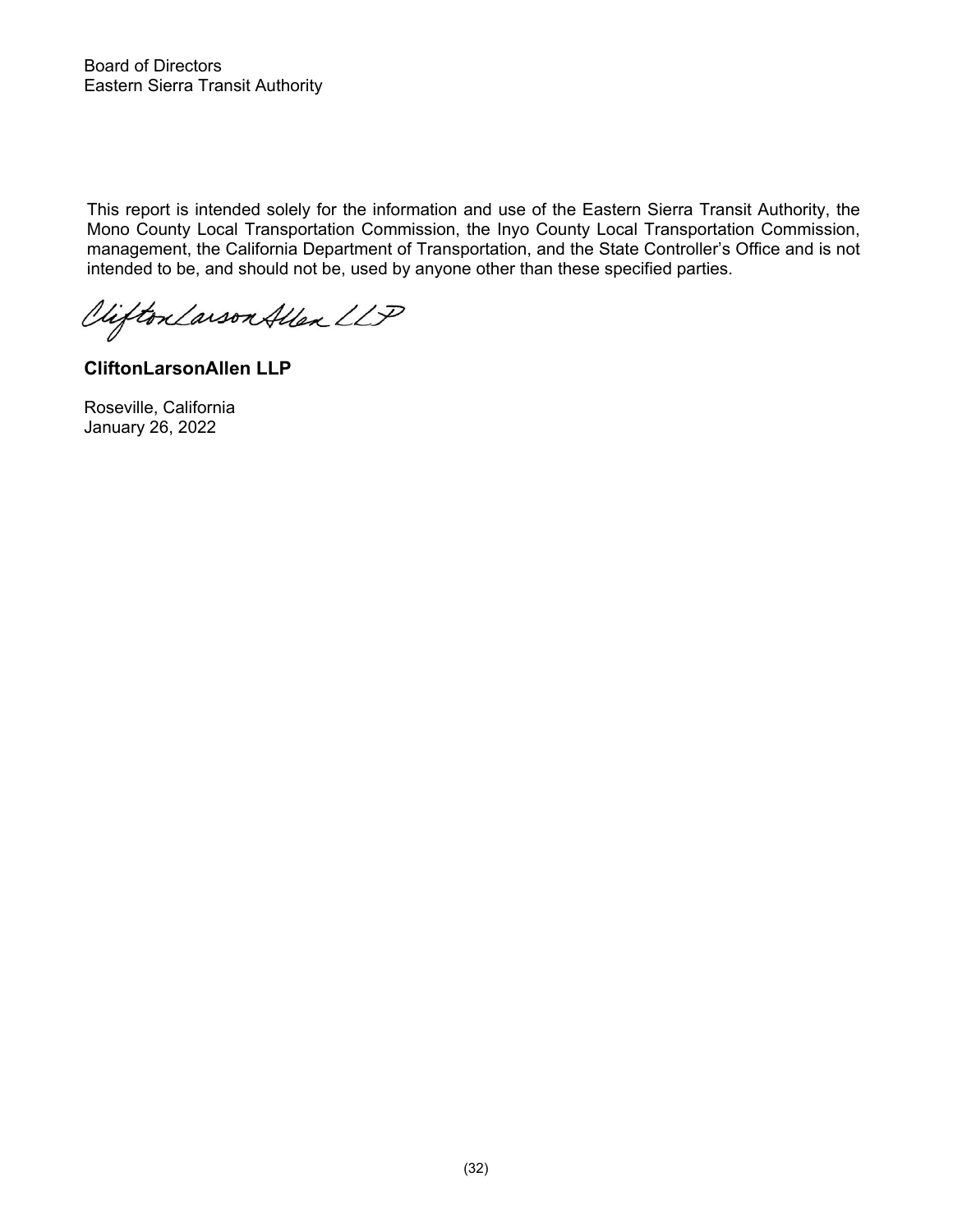

# **INDEPENDENT AUDITORS' REPORT ON COMPLIANCE FOR EACH MAJOR FEDERAL PROGRAM; AND REPORT ON INTERNAL CONTROL OVER COMPLIANCE REQUIRED BY THE UNIFORM GUIDANCE**

Board of Directors Eastern Sierra Transit Authority Bishop, California

### **Report on Compliance for Major Federal Program**

We have audited Eastern Sierra Transit Authority (the Authority) compliance with the types of compliance requirements described in the U.S. Office of Management and Budget (OMB) Compliance Supplement that could have a direct and material effect on the Authority's major federal program for the year ended June 30, 2021. The Authority's major federal program is identified in the summary of auditor's results section of the accompanying schedule of findings and questioned costs.

### *Management's Responsibility*

Management is responsible for compliance with federal statutes, regulations, and the terms and conditions of its federal awards applicable to its federal programs.

### *Auditors' Responsibility*

Our responsibility is to express an opinion on compliance of the Authority's major federal program based on our audit of the types of compliance requirements referred to above. We conducted our audit of compliance in accordance with auditing standards generally accepted in the United States of America; the standards applicable to financial audits contained in *Government Auditing Standards*, issued by the Comptroller General of the United States; and the audit requirements of Title 2 U.S. Code of Federal Regulations (CFR) Part 200, Uniform Administrative Requirements, Cost Principles, and Audit Requirements for Federal Awards (Uniform Guidance). Those standards and the Uniform Guidance require that we plan and perform the audit to obtain reasonable assurance about whether noncompliance with the types of compliance requirements referred to above that could have a direct and material effect on a major federal program occurred. An audit includes examining, on a test basis, evidence about the Authority's compliance with those requirements and performing such other procedures as we considered necessary in the circumstances.

We believe that our audit provides a reasonable basis for our opinion on compliance of the major federal program. However, our audit does not provide a legal determination of the Authority's compliance.

### *Opinion on Major Federal Program*

In our opinion, the Authority complied, in all material respects, with the types of compliance requirements referred to above that could have a direct and material effect on its major federal program for the year ended June 30, 2021.

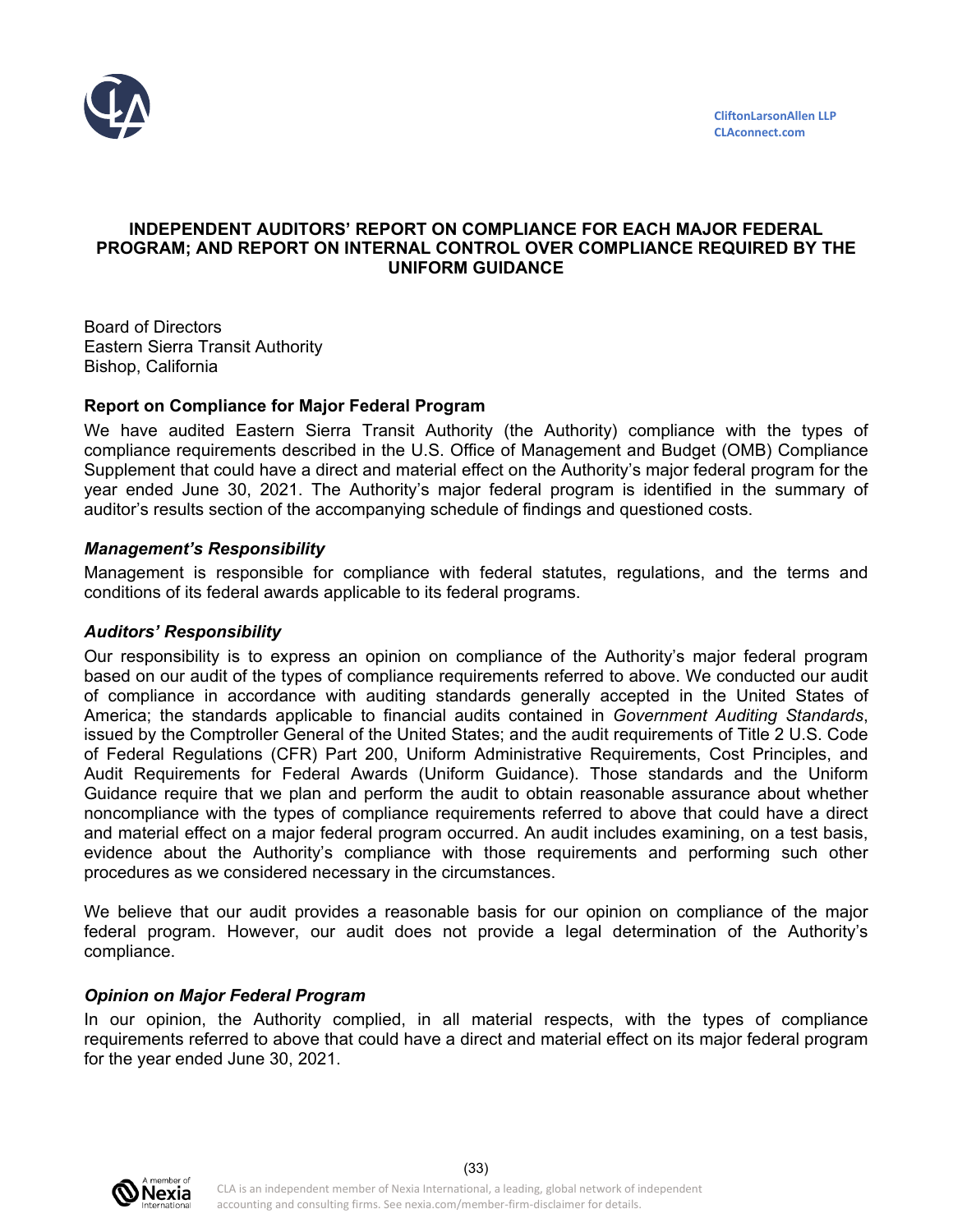# **Report on Internal Control Over Compliance**

Management of the Authority is responsible for establishing and maintaining effective internal control over compliance with the types of compliance requirements referred to above. In planning and performing our audit of compliance, we considered the Authority's internal control over compliance with the types of requirements that could have a direct and material effect on the major federal program to determine the auditing procedures that are appropriate in the circumstances for the purpose of expressing an opinion on compliance of the major federal program and to test and report on internal control over compliance in accordance with the Uniform Guidance but not for the purpose of expressing an opinion on the effectiveness of internal control over compliance. Accordingly, we do not express an opinion on the effectiveness of the Authority's internal control over compliance.

A *deficiency in internal control over compliance* exists when the design or operation of a control over compliance does not allow management or employees, in the normal course of performing their assigned functions, to prevent, or detect and correct, noncompliance with a type of compliance requirement of a federal program on a timely basis. A *material weakness in internal control over compliance* is a deficiency, or a combination of deficiencies, in internal control over compliance, such that there is a reasonable possibility that material noncompliance with a type of compliance requirement of a federal program will not be prevented, or detected and corrected, on a timely basis. A *significant deficiency in internal control over compliance* is a deficiency, or a combination of deficiencies, in internal control over compliance with a type of compliance requirement of a federal program that is less severe than a material weakness in internal control over compliance, yet important enough to merit attention by those charged with governance.

Our consideration of internal control over compliance was for the limited purpose described in the first paragraph of this section and was not designed to identify all deficiencies in internal control over compliance that might be material weaknesses or significant deficiencies. We did not identify any deficiencies in internal control over compliance that we consider to be material weaknesses. However, material weaknesses may exist that have not been identified.

The purpose of this report on internal control over compliance is solely to describe the scope of our testing of internal control over compliance and the results of that testing based on the requirements of the Uniform Guidance. Accordingly, this report is not suitable for any other purpose.

Clifton Larson Allen LLP

**CliftonLarsonAllen LLP** 

Roseville, California January 26, 2022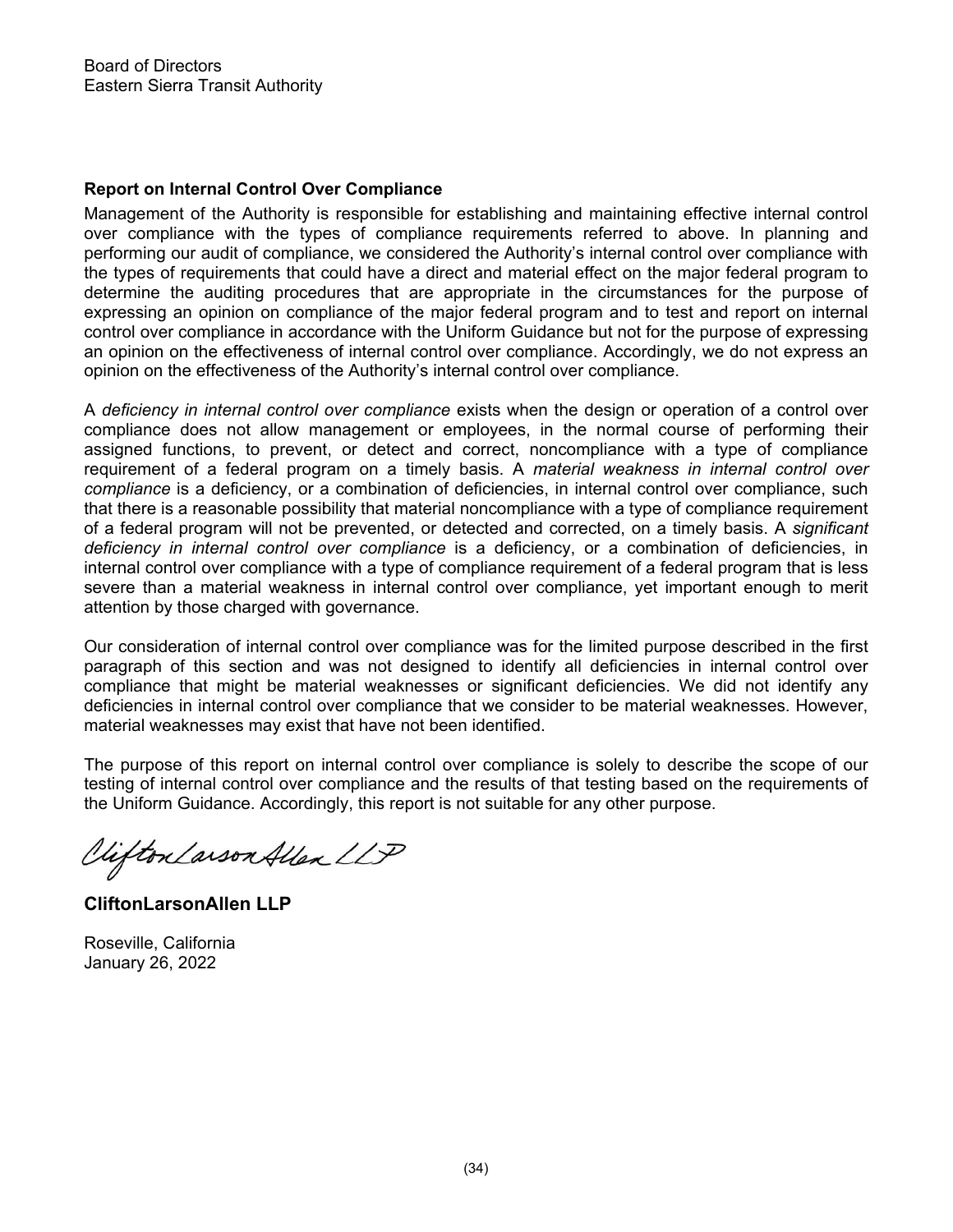### **EASTERN SIERRA TRANSIT AUTHORITY SCHEDULE OF FINDINGS AND QUESTIONED COSTS YEAR ENDED JUNE 30, 2021**

# **SECTION I – SUMMARY OF AUDITORS' RESULTS**

### *Financial Statements*

|                                                                             | 1. Type of auditors' report issued:                                                                         | Unmodified                                                                                                            |      |                                    |                                               |  |
|-----------------------------------------------------------------------------|-------------------------------------------------------------------------------------------------------------|-----------------------------------------------------------------------------------------------------------------------|------|------------------------------------|-----------------------------------------------|--|
| 2.                                                                          | Internal control over financial reporting:                                                                  |                                                                                                                       |      |                                    |                                               |  |
|                                                                             | Material weakness(es) identified?<br>$\bullet$                                                              |                                                                                                                       |      | $\frac{\mathsf{x}}{\mathsf{y}}$ no |                                               |  |
|                                                                             | Significant deficiency(ies) identified?<br>$\bullet$                                                        | $V$ es                                                                                                                |      |                                    | $\frac{\mathsf{x}}{\mathsf{y}}$ none reported |  |
|                                                                             | 3. Noncompliance material to financial<br>statements noted?                                                 | $\overline{\phantom{a}}$ yes                                                                                          |      | $\frac{\mathsf{x}}{\mathsf{x}}$ no |                                               |  |
|                                                                             | <b>Federal Awards</b>                                                                                       |                                                                                                                       |      |                                    |                                               |  |
|                                                                             | 1. Internal control over major federal programs:                                                            |                                                                                                                       |      |                                    |                                               |  |
|                                                                             | Material weakness(es) identified?<br>٠                                                                      | <u>with the set of the set of the set of the set of the set of the set of the set of the set of the set of the se</u> |      | $\frac{\mathsf{x}}{\mathsf{y}}$ no |                                               |  |
|                                                                             | Significant deficiency(ies) identified?<br>$\bullet$                                                        | $\rule{1em}{0.15mm}$ yes                                                                                              |      |                                    | $\frac{\mathsf{x}}{\mathsf{y}}$ none reported |  |
|                                                                             | 2. Type of auditors' report issued on<br>compliance for major federal programs:                             | Unmodified                                                                                                            |      |                                    |                                               |  |
|                                                                             | 3. Any audit findings disclosed that are required<br>to be reported in accordance with<br>2 CFR 200.516(a)? | <u>with the set of the set of the set</u>                                                                             |      | $\frac{\mathsf{x}}{\mathsf{y}}$ no |                                               |  |
|                                                                             | <b>Identification of Major Federal Programs</b>                                                             |                                                                                                                       |      |                                    |                                               |  |
|                                                                             | <b>Assistance Listing Number</b>                                                                            | Name of Federal Program or Cluster                                                                                    |      |                                    |                                               |  |
|                                                                             | 20.509                                                                                                      | <b>Formula Grants for Rural Areas</b>                                                                                 |      |                                    |                                               |  |
| Dollar threshold used to distinguish between<br>Type A and Type B programs: |                                                                                                             | \$750,000                                                                                                             |      |                                    |                                               |  |
| Auditee qualified as low-risk auditee?                                      |                                                                                                             |                                                                                                                       | yes_ | $x \sim$ no                        |                                               |  |